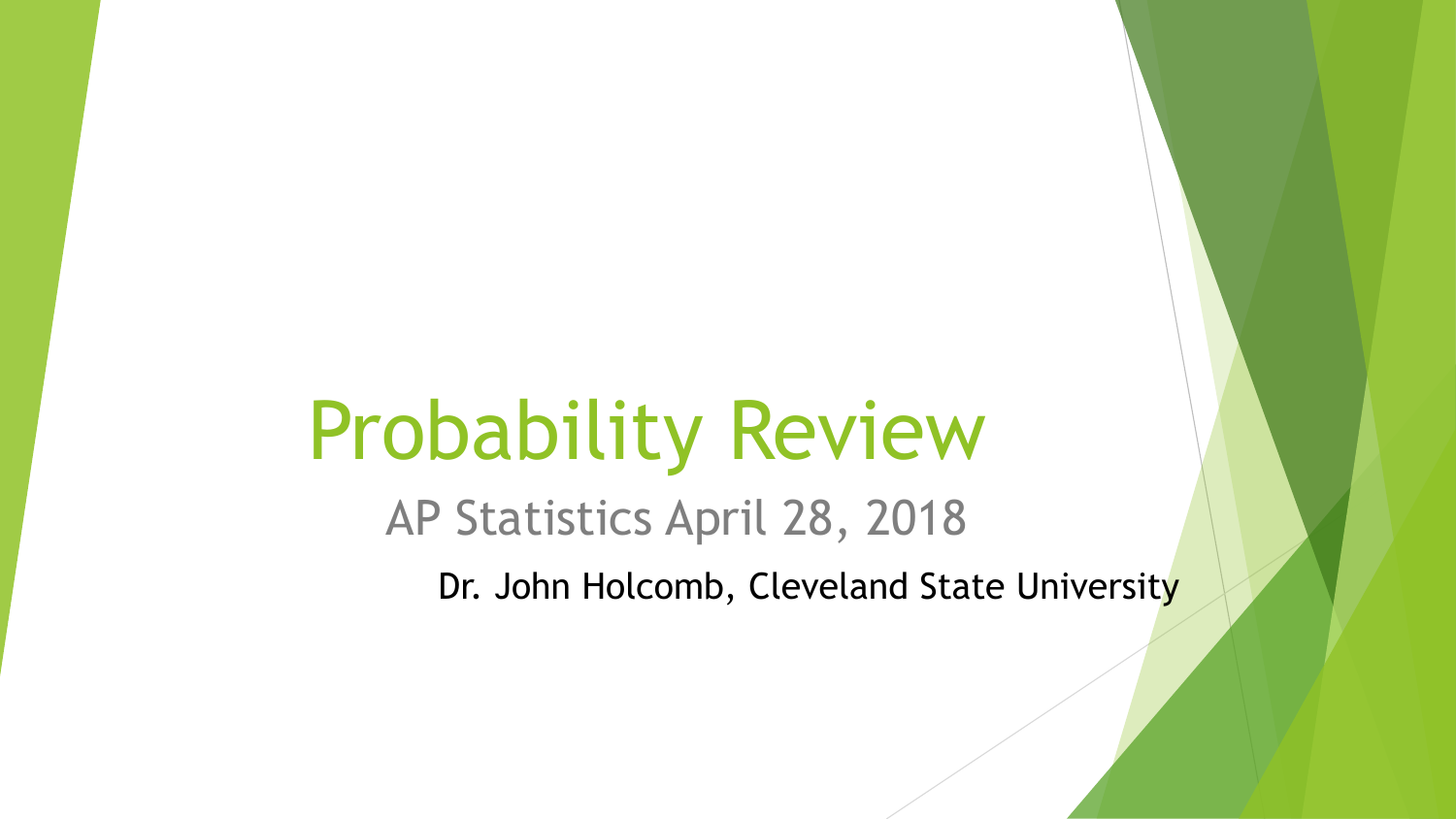### First: Jobs, Jobs, Jobs

http://247wallst.com/special-report/2017/04/27/the-best-and-worst-jobs-in-america/3/

- 1. Statistician
- > Annual median wage: \$80,110
- > Projected job growth, 2014-2024:  $34\%$
- > Total employment: 33,440

As the increasing digitization of commerce, social interaction, and other aspects of everyday life generates increasing amounts of data, companies will require more people capable of analyzing the large amounts of collected information. The number of statisticians in the United States is projected to grow by 34% in the decade ending in 2024, partially due to the profession's versatile applications. Such workers will likely be needed across a variety of fields such as academia, banking, health care, marketing, government, and sports. Most statisticians have a master's degree and a strong quantitative background - and they are well compensated. The typical statistician earns \$80,110 annually, more than twice the \$37,040 median for all occupations.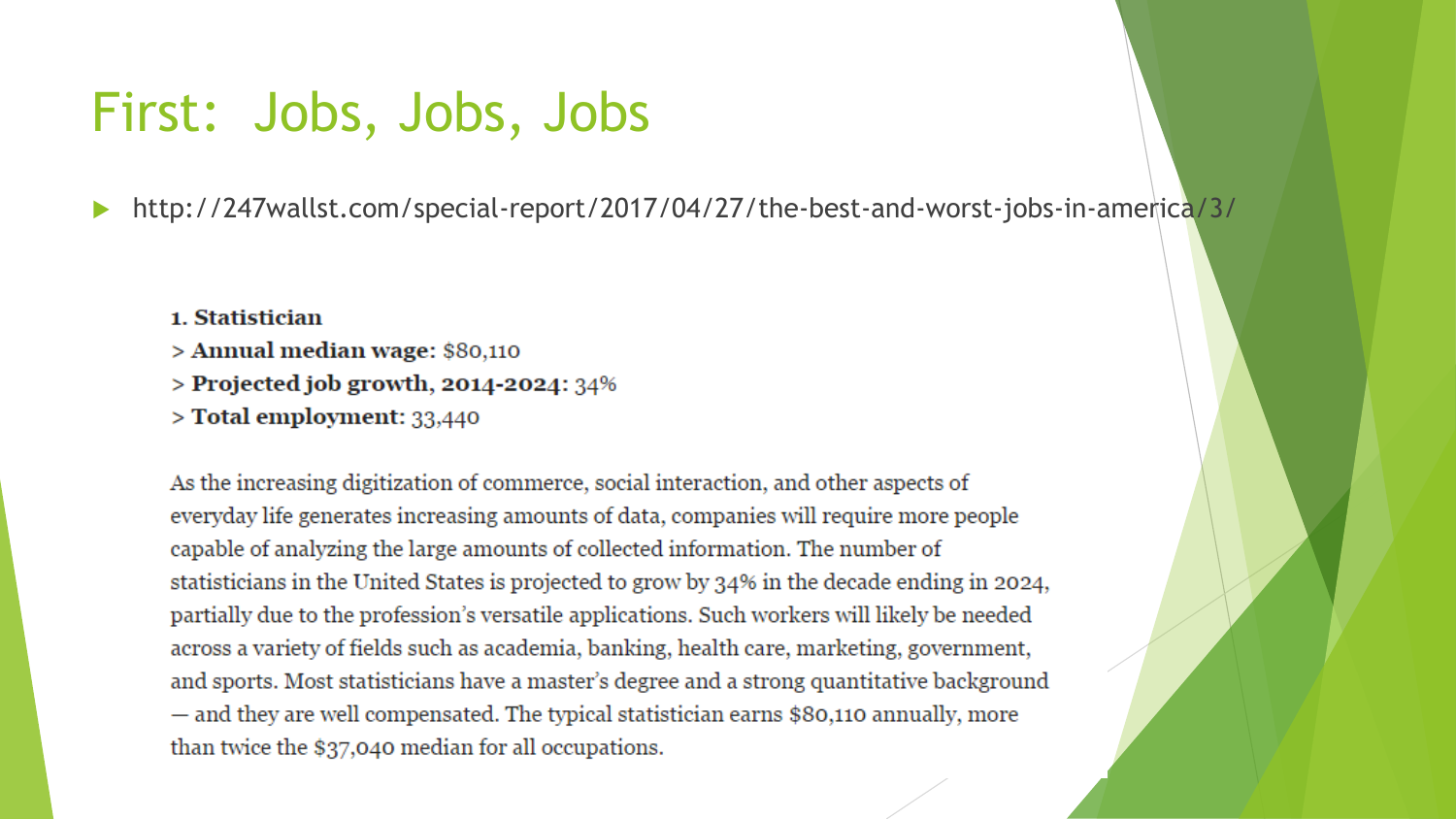### PROBLEM 1

The data below comes from a nutritional study conducted at Ohio University. Eightythree subjects completed the study in which subjects evaluated variables describing beef, turkey, and emu meat. Each of the three meats was prepared with taco flavoring and subjects were asked to rate the flavor. Participants were categorized by level of education in 3 categories: some college, earned a bachelors degree, and post graduate education and asked if they liked emu meat.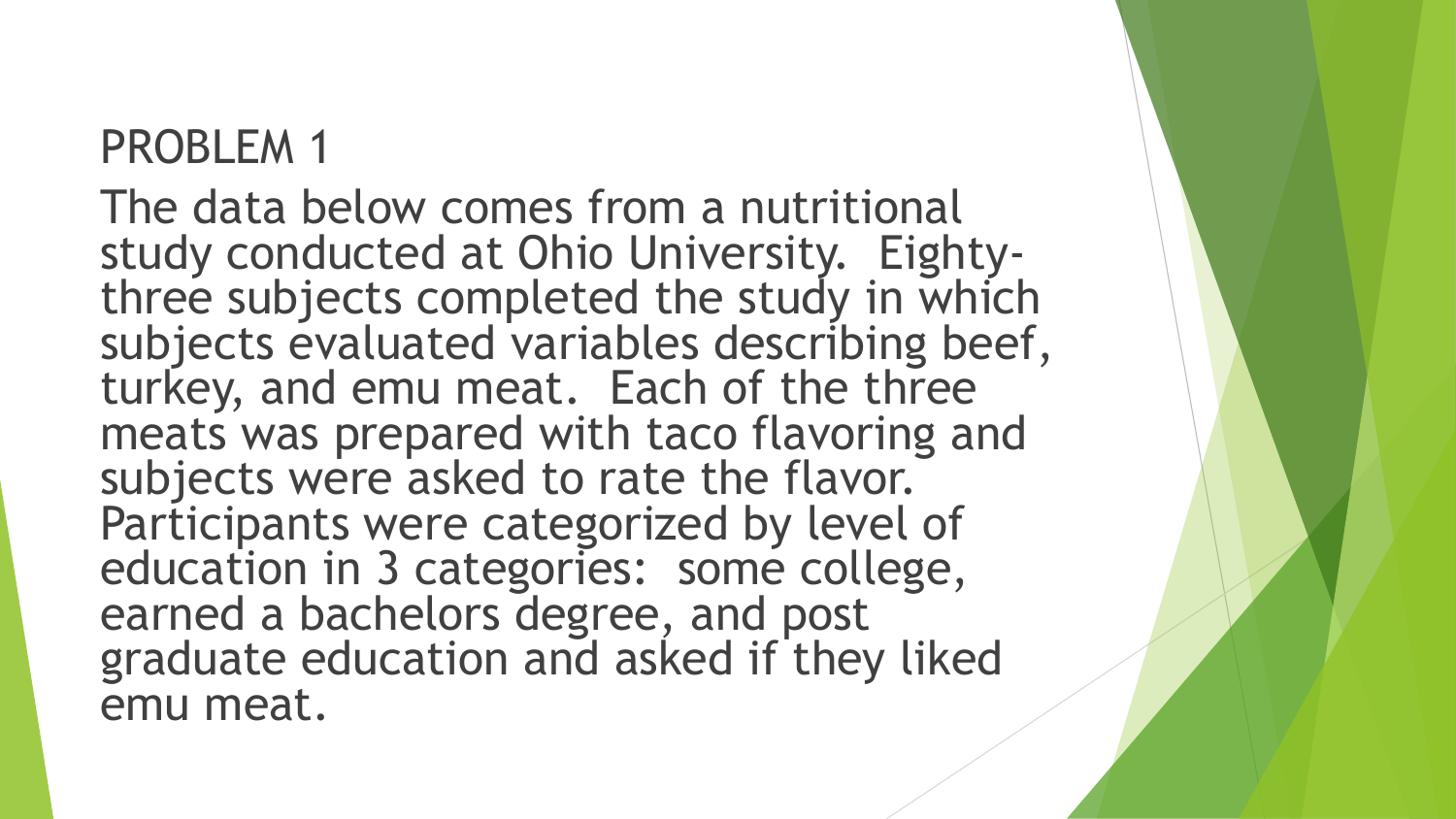|                          |           | <b>Liked Emu Meat</b> |       |
|--------------------------|-----------|-----------------------|-------|
| <b>Education Level</b>   | <b>No</b> | Yes                   | Total |
| <b>Some College</b>      | 31        | 18                    | 49    |
| <b>Bachelor's Degree</b> | 6         | 9                     | 15    |
| <b>Post Graduate</b>     | 10        | 9                     | 19    |
| Total                    | 47        | 36                    | 83    |

a) Given that a randomly selected study participant had "some college," what is the probability he or she "liked emu meat"?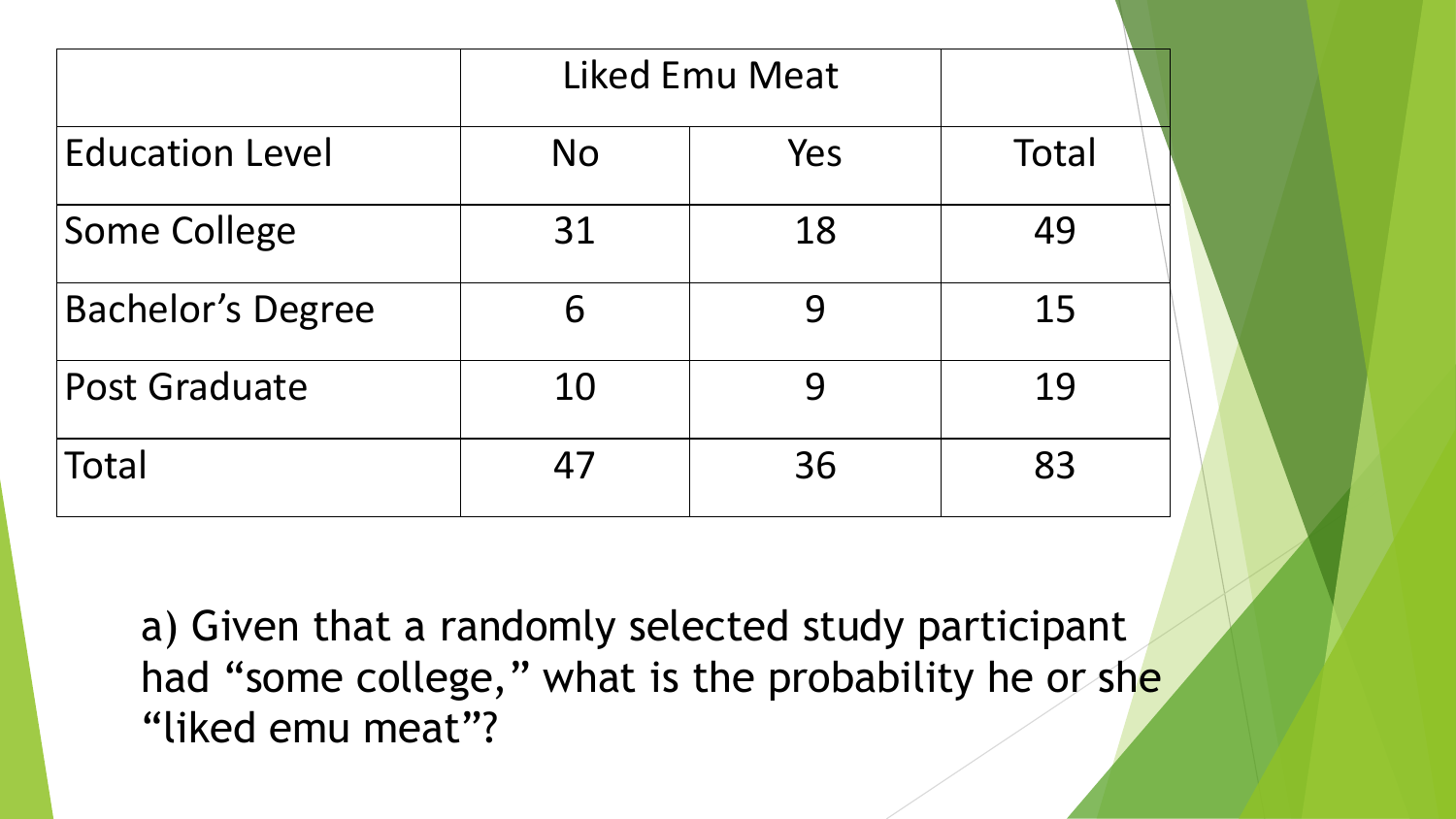# Solution

| Solution<br>The word "Given" indicates that it is a conditional                                   |  |  |  |
|---------------------------------------------------------------------------------------------------|--|--|--|
| probability<br>A = "Liked emu meat"<br>B = "Some college"                                         |  |  |  |
| $P(Liked emu meat some college) = P(A B) =$                                                       |  |  |  |
| <b>Liked Emu</b><br>Total<br>Meat<br>(49)<br>Some College<br>31<br>$\left( 18 \right)$            |  |  |  |
| $\frac{\# liked\ emu \& some\ college}{\# some\ college} = \frac{18}{49} = .367$<br>#some college |  |  |  |
|                                                                                                   |  |  |  |
|                                                                                                   |  |  |  |
|                                                                                                   |  |  |  |
|                                                                                                   |  |  |  |
|                                                                                                   |  |  |  |
|                                                                                                   |  |  |  |
|                                                                                                   |  |  |  |
|                                                                                                   |  |  |  |
|                                                                                                   |  |  |  |

$$
\frac{\# liked\ emu \& some\ college}{\# some\ college} = \frac{18}{49} = .367
$$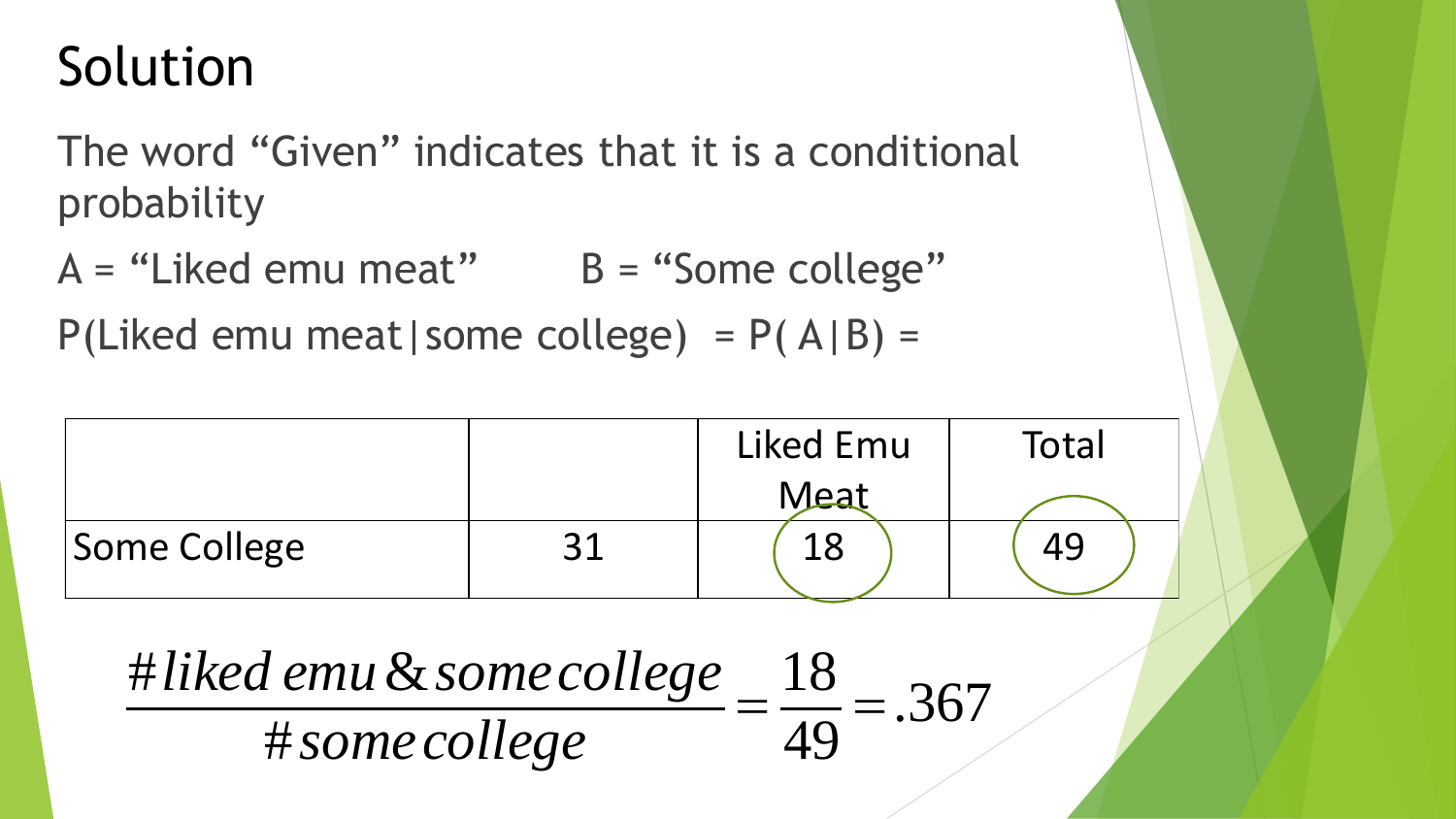b) Among study participants, are the events "liked emu meat" and "some college" mutually exclusive?

Solution

Two **events** are **mutually exclusive** if they cannot occur at the same time.

Some participants (18 of them) did "like emu meat" and had "some college", so it is possible that both events occurred. Thus, these two events are *not*  mutually exclusive.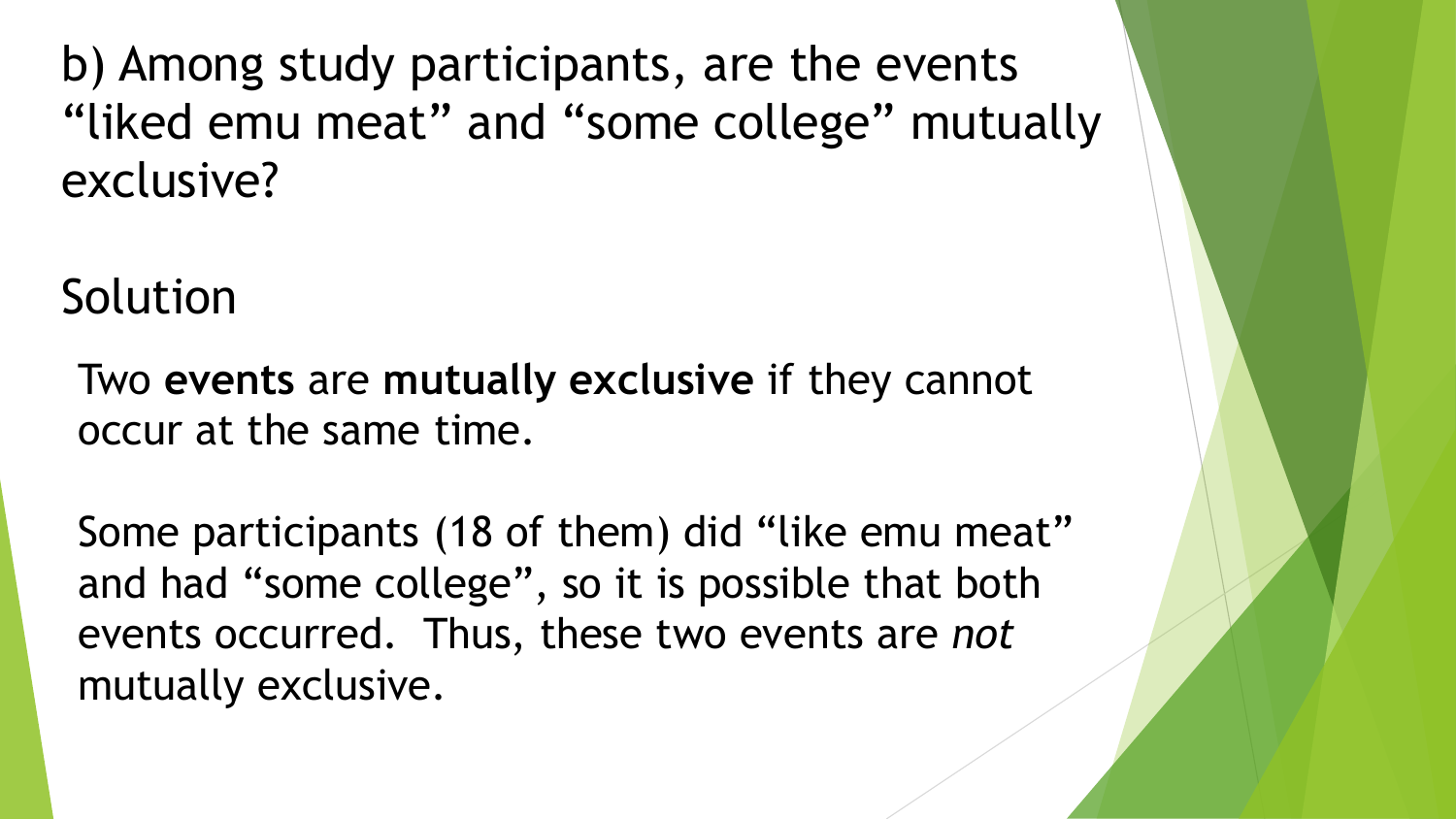c) Among study participants, are the events "liked emu meat" and "some college" independent? Justify your answer based on probabilities calculated from the table.

Solution

Two **events**, *A* and *B*, are **independent** if the fact that B occurred does not affect the probability of A occurring.

 $A =$  "Liked emu meat"  $B =$  "Some college"

Does  $P(A|B) = P(A)$ ? From part a) =  $P(A|B) = .367$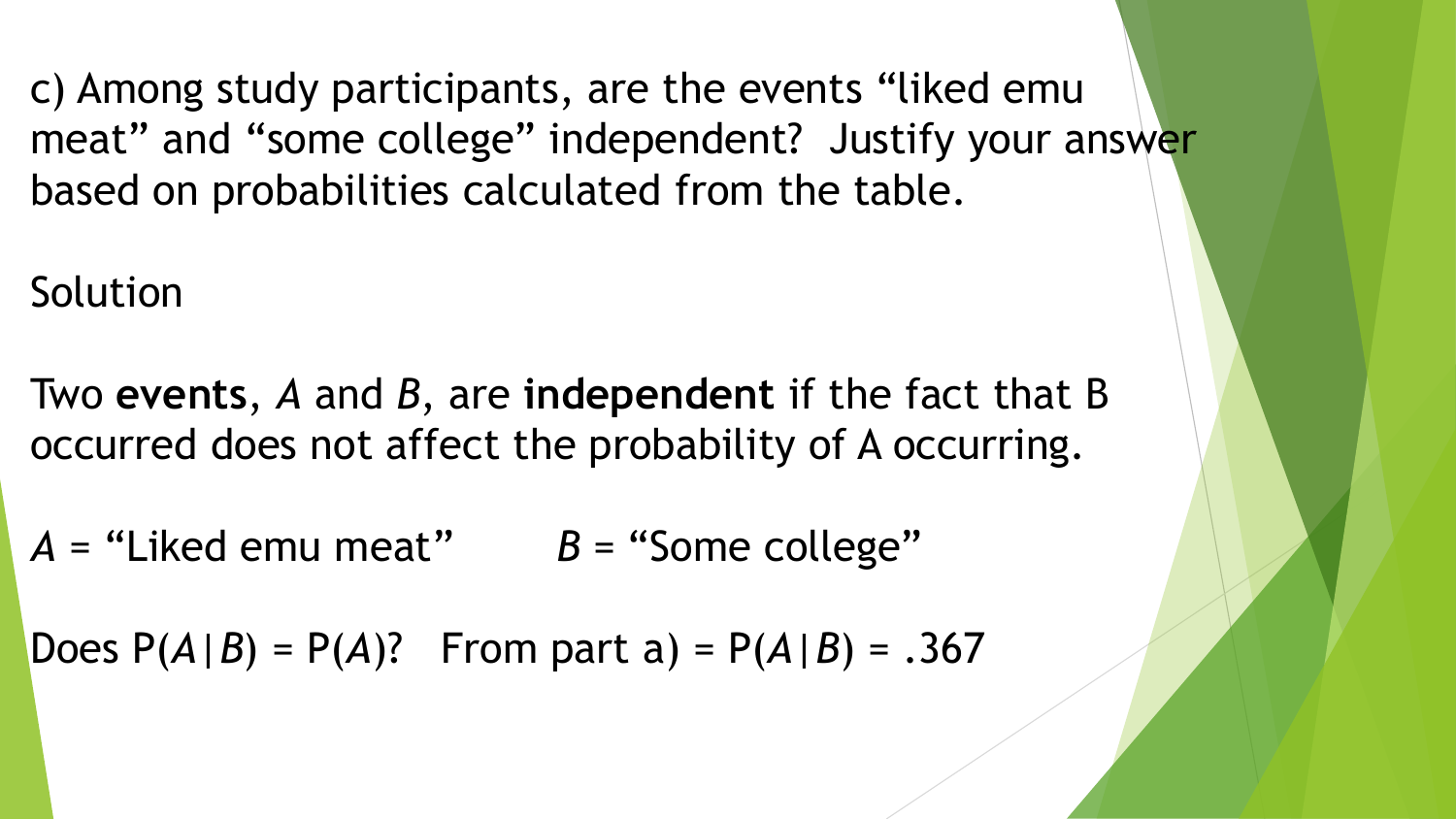| Find $P(A)$                                                                                 |           | Liked Emu Meat                                              |       |
|---------------------------------------------------------------------------------------------|-----------|-------------------------------------------------------------|-------|
| <b>Education Level</b>                                                                      | <b>No</b> | Yes                                                         | Total |
| Some College                                                                                | 31        | 18                                                          | 49    |
| Bachelor's Degree                                                                           | 6         | 9                                                           | 15    |
| Post Graduate                                                                               | 10        | 9                                                           | 19    |
| Total                                                                                       | 47        | 36                                                          | 83    |
|                                                                                             |           |                                                             |       |
| $P(A) = \frac{36}{83} = .434$ No, the events are not the two calculated probabilities (.367 |           | calculated probabilities (.367 &<br>.434) are not the same. |       |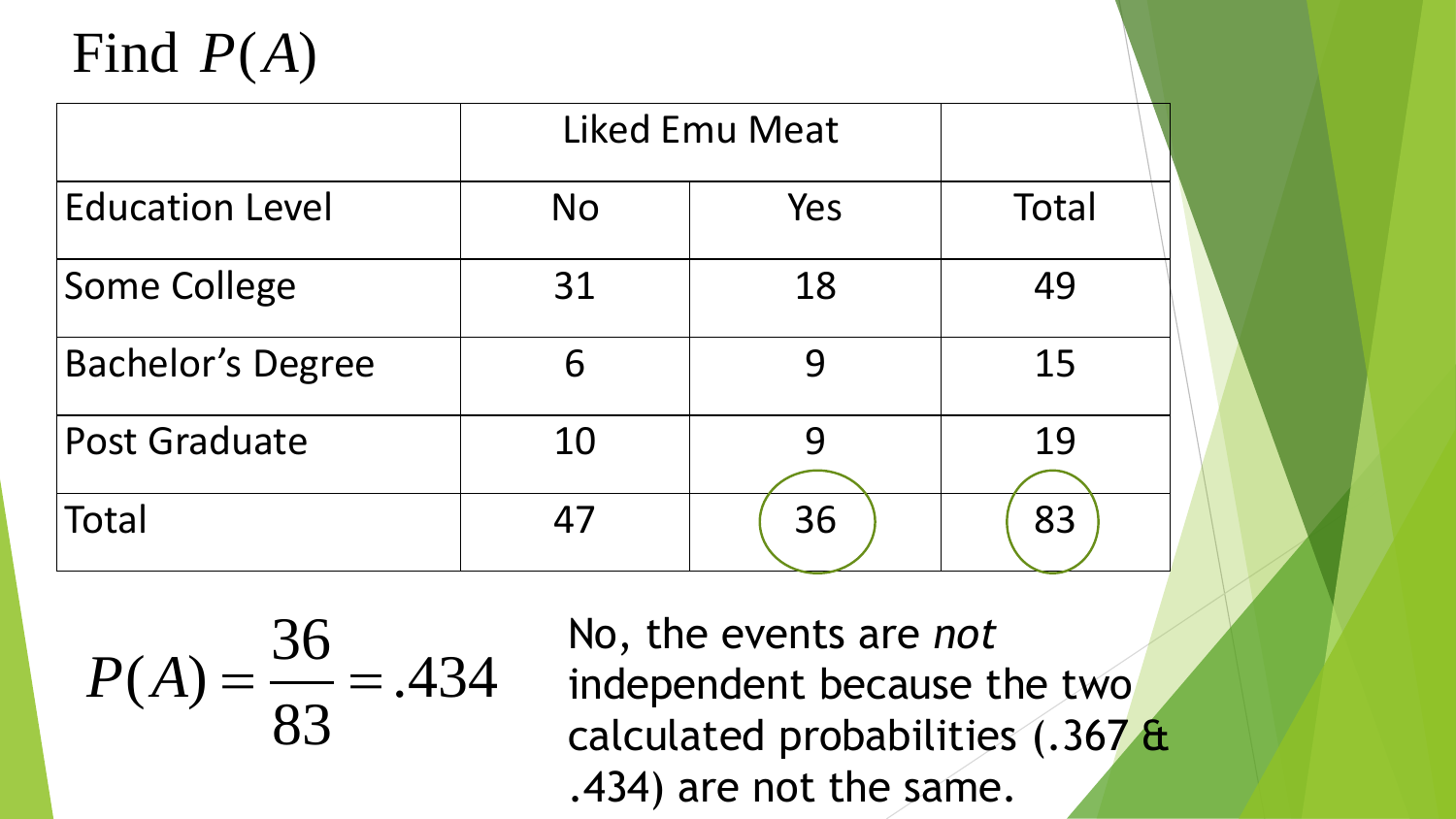Can also determine independence by determining if  $P(A)^* P(B) = P(A \cap B)$ 

Can also determine independence by  
\ndetermining if 
$$
P(A)*P(B) = P(A \cap B)
$$
  
\n
$$
P(A) = \frac{\# liked \text{ emu}}{\text{total #}} = \frac{36}{83} = .434
$$
\nNo, the events are not independent  
\n $P(B) = \frac{\# some \text{ college}}{\text{total #}} = \frac{49}{83} = .590$ \nNo, the events are not independent  
\nnot equal.256 does not equal .217.  
\n $P(A \cap B) = \frac{\# liked \text{ emu & some college}}{\text{total #}} = \frac{18}{83} = .217$ 

No, the events are *not* independent because .256 does not equal .217.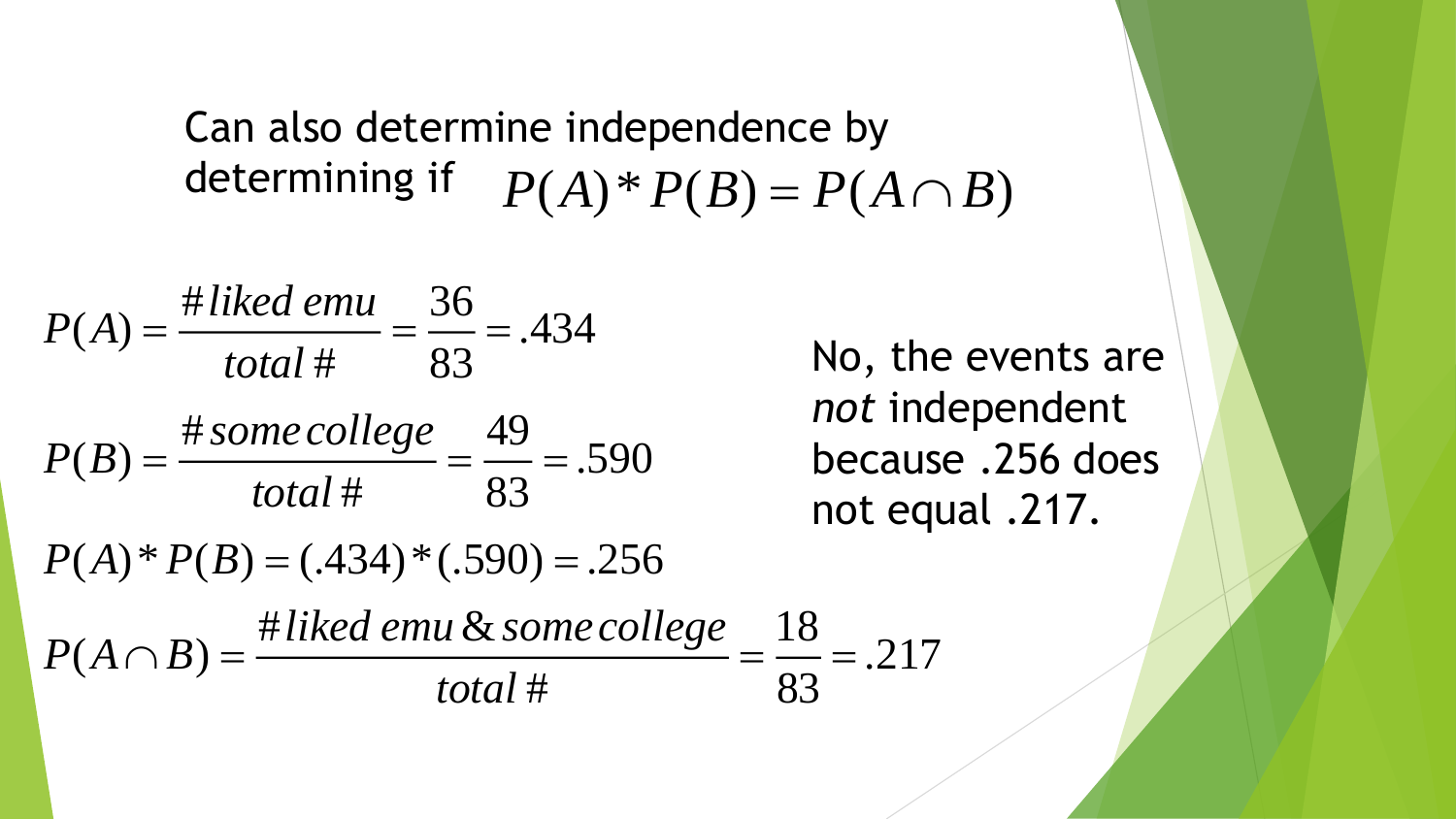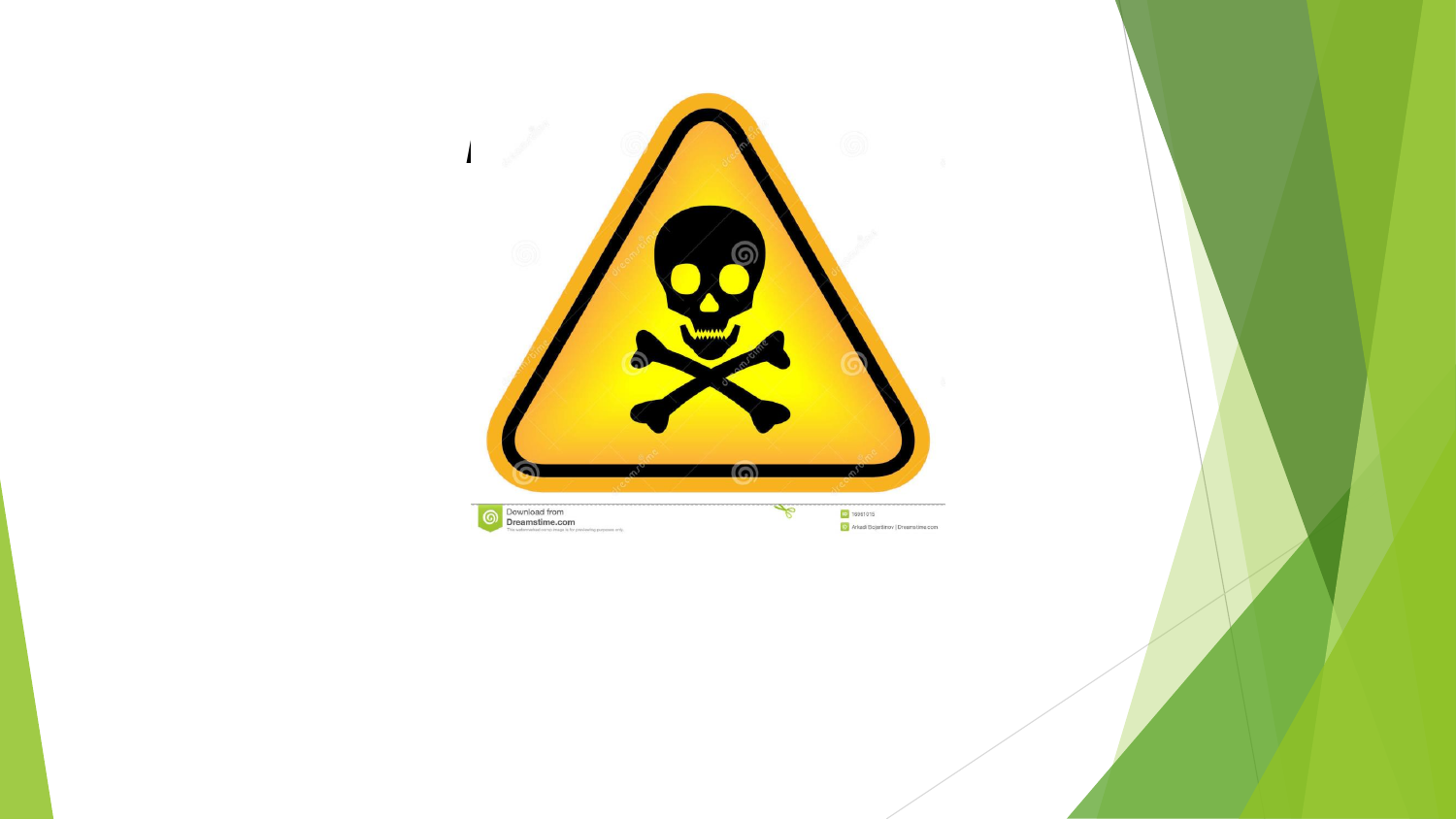Mutually Exclusive (Disjoint)  $\frac{1}{\sqrt{2}}$ *P A B P A P A B P A P B* ( | ) ( )or ( ) ( )\* ( ) = =

## Independence

Mutually Exclusive: Can both events occur at the same time?

Independent: Have to calculate and see does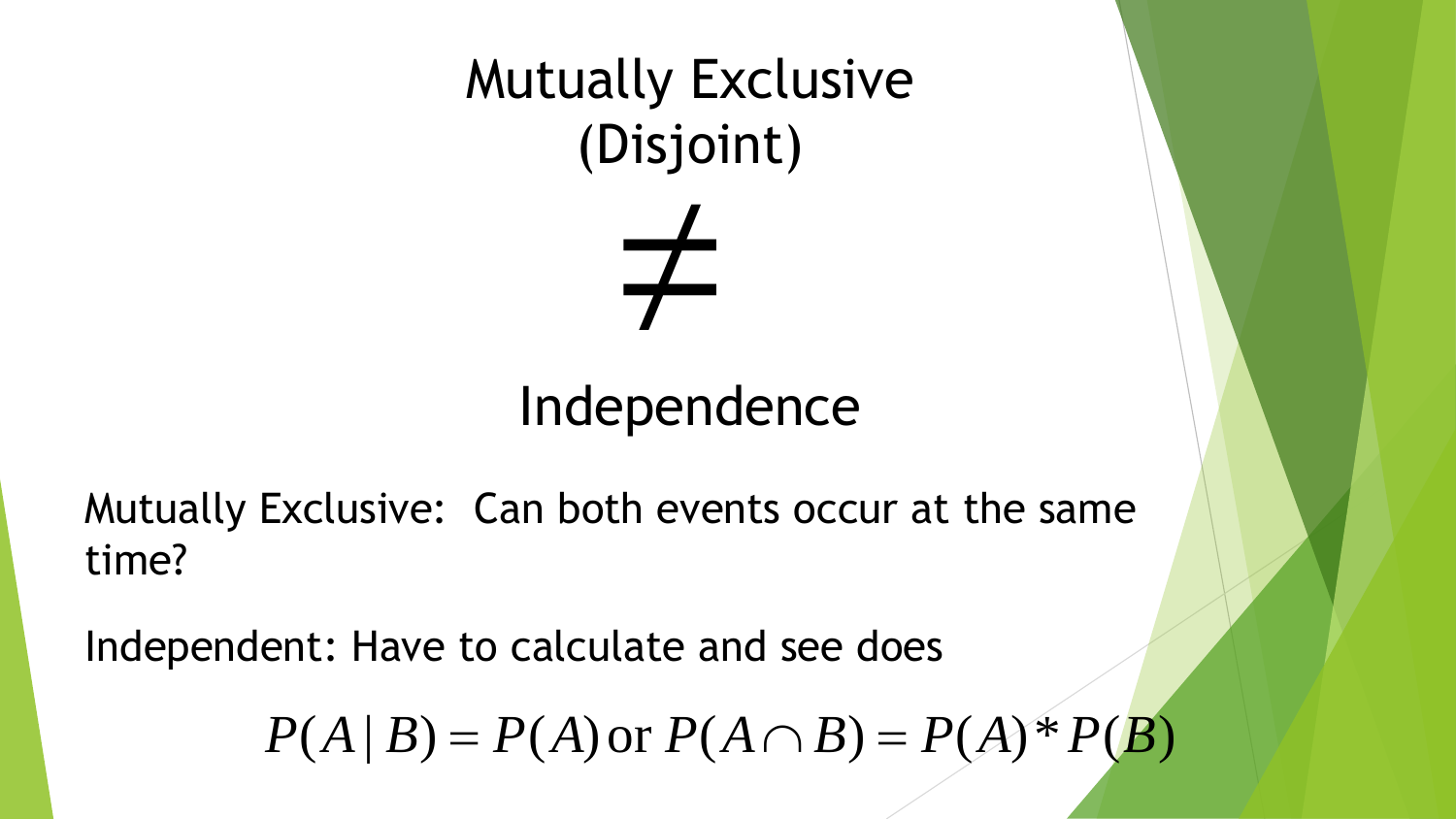d) Regardless of your answer to part c), assume that "liked emu meat" is independent of "some college." Also assume the probability of "liked emu meat" is .434 and the probability of "some college" is .590. If these assumptions holds true, how many participants would we expect to have "liked emu meat" and have "some college?" *Regardless of your answer to part c), assume that*<br> *Red emu meat"* is independent of "some college."<br>
so assume the probability of "liked emu meat" is .434<br> *d* the probability of "some college" is .590. If these<br>
sumpt Regardless of your answer to part c), assume that<br>ked emu meat" is independent of "some college."<br>so assume the probability of "liked emu meat" is .4<br>d the probability of "some college" is .590. If these<br>sumptions holds t *P*) Regardless of your answer to partical intervals the probability of "like and the probability of "like and the probability of "some colleges<br> *P* A a B probability of "some colleges intervals and the probability of "s *P* A  $\rightarrow$  P  $\rightarrow$  P  $\rightarrow$  P  $\rightarrow$  P  $\rightarrow$  P  $\rightarrow$  P  $\rightarrow$  P  $\rightarrow$  P  $\rightarrow$  P  $\rightarrow$  P  $\rightarrow$  P  $\rightarrow$  P  $\rightarrow$  P  $\rightarrow$  P  $\rightarrow$  P  $\rightarrow$  P  $\rightarrow$  P  $\rightarrow$  P  $\rightarrow$  P  $\rightarrow$  P  $\rightarrow$  P  $\rightarrow$  P  $\rightarrow$  P  $\rightarrow$  P  $\rightarrow$  P  $\rightarrow$  P  $\rightarrow$  P  $\rightarrow$  P  $\rightarrow$  P  $\rightarrow$  P  $\rightarrow$  gardless of your answer to part c), assume that<br>
emu meat" is independent of "some college."<br>
ssume the probability of "liked emu meat" is .434<br>
he probability of "some college" is .590. If these<br>
ptions holds true, how m s of your answer to part c), assume that<br>
meat" is independent of "some college."<br>
the probability of "liked emu meat" is .434<br>
vability of "some college" is .590. If these<br>
holds true, how many participants would we<br>
ve

Solution

If *A* = "liked emu meat" and *B* = "some college" and *A* and *B* are independent, then  $P(A)^* P(B) = P(A \cap B)$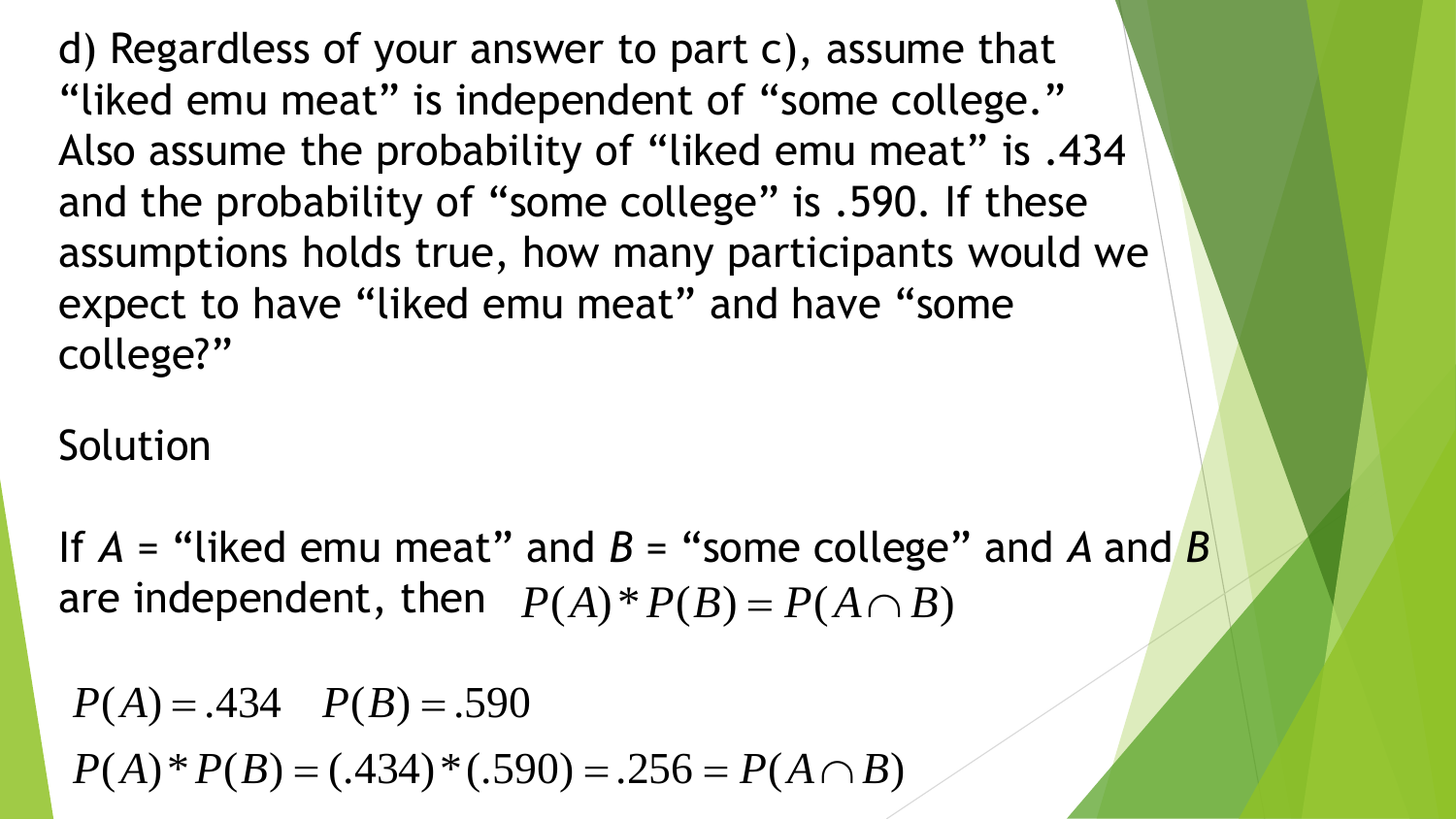.256 then is the probability of "liked emu meat" and "some college," so the number of participants we expect is 56 then is the probability of<br>
iked emu meat" and "some<br>
Illege," so the number of<br>
Irticipants we expect is<br>  $P(A \cap B) * n = .256(83) = 21.2$ <br>
DO NOT ROUND AN EXPECTED VALUE

DO NOT ROUND AN EXPECTED VALUE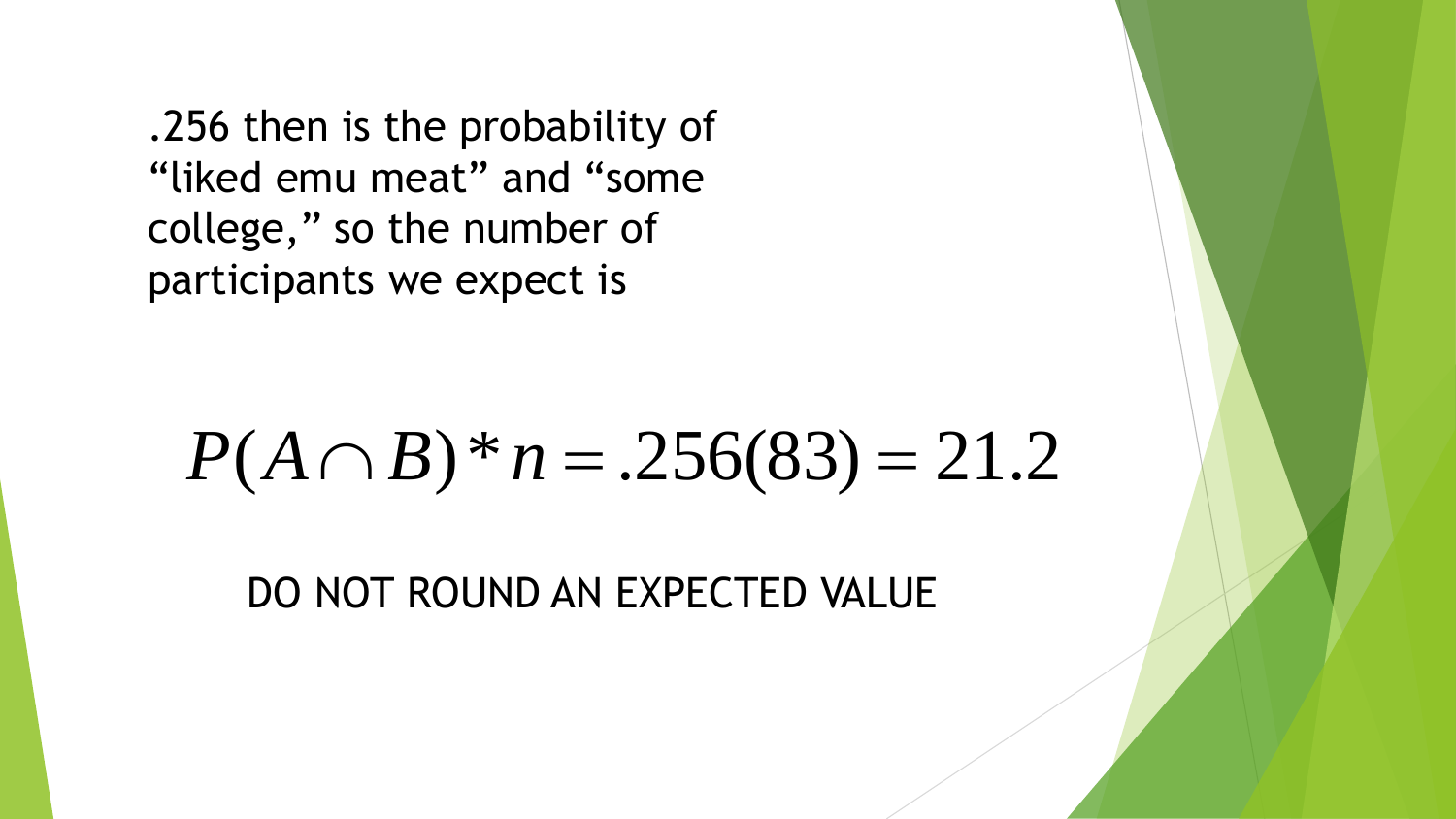### Problem 2

Resting pulse (in beats per minute - bpm) for a population of 5000 U.S. adults is normally distributed with a mean of 74 beats per minute and a standard deviation of 13 beats per minute.

Which of the following is the widest interval of beats per minute that contains approximately 1500 adults?

- a) 90 bpm to 115 bpm
- b) 61 bpm to 75 bpm
- c) 60 bpm to 72 bpm
- d) 69 bpm to 79 bpm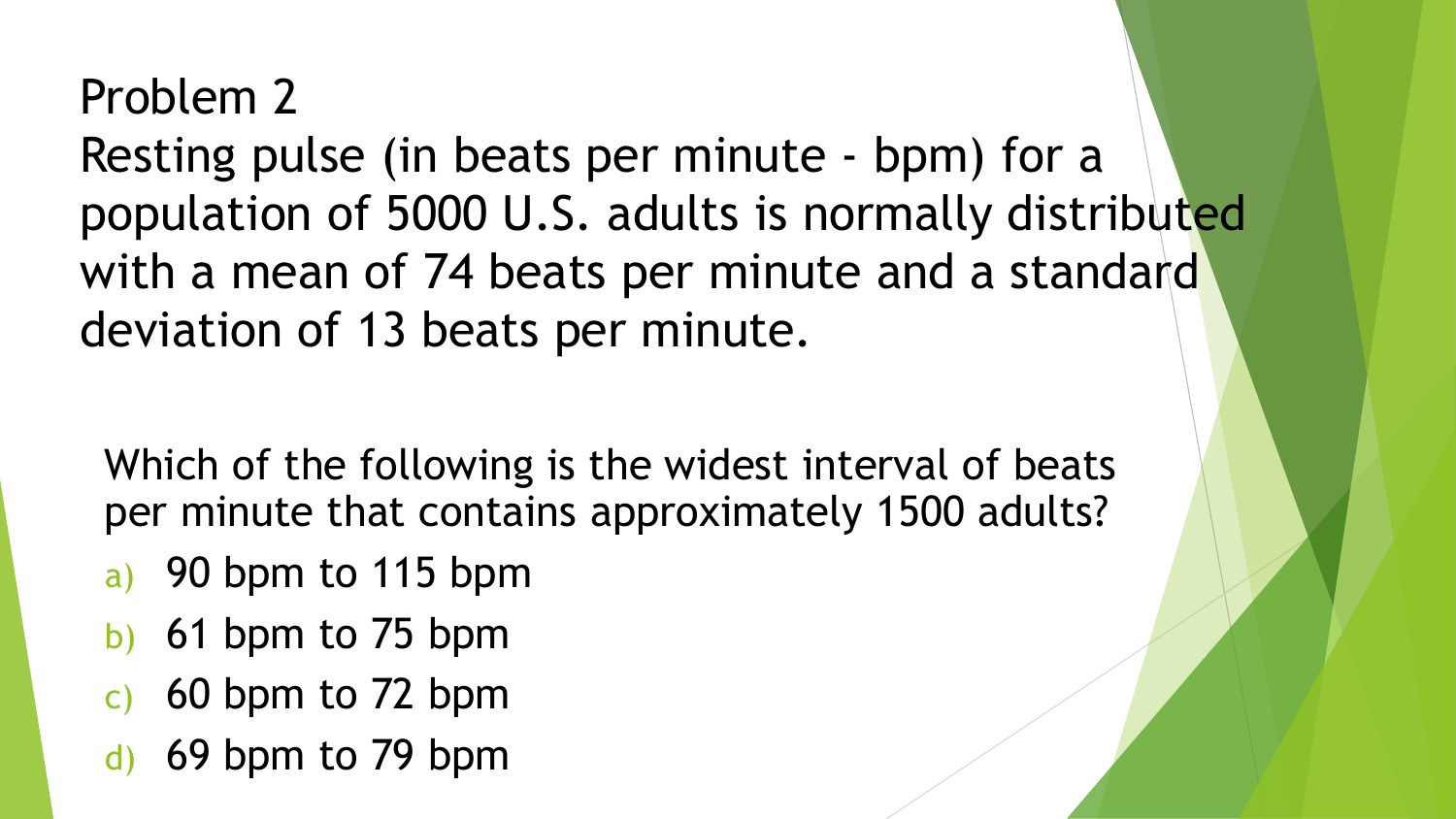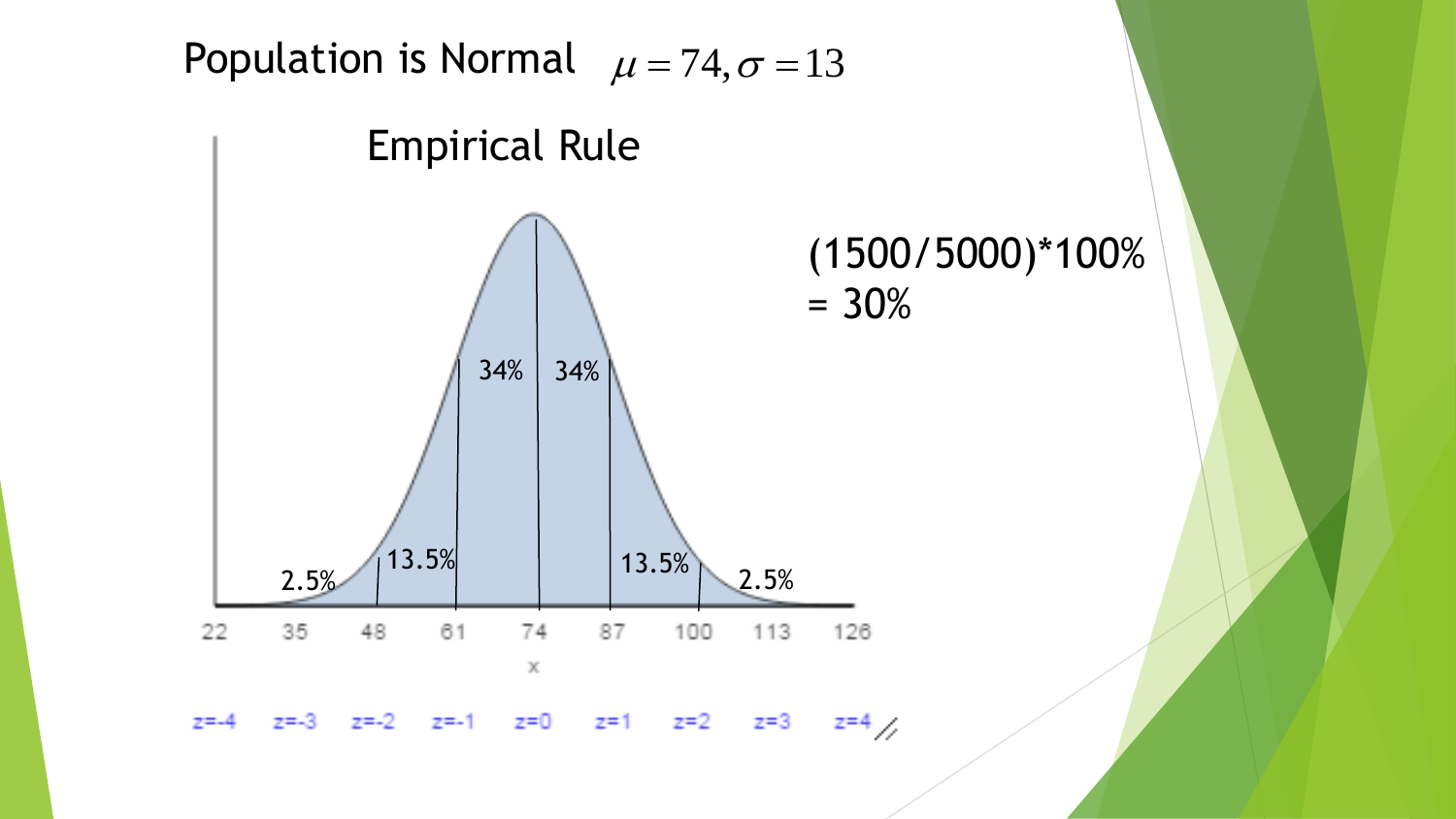



 $\mathcal{Y}^{\prime}_{\mathbf{L}}$ 

The area has to be less than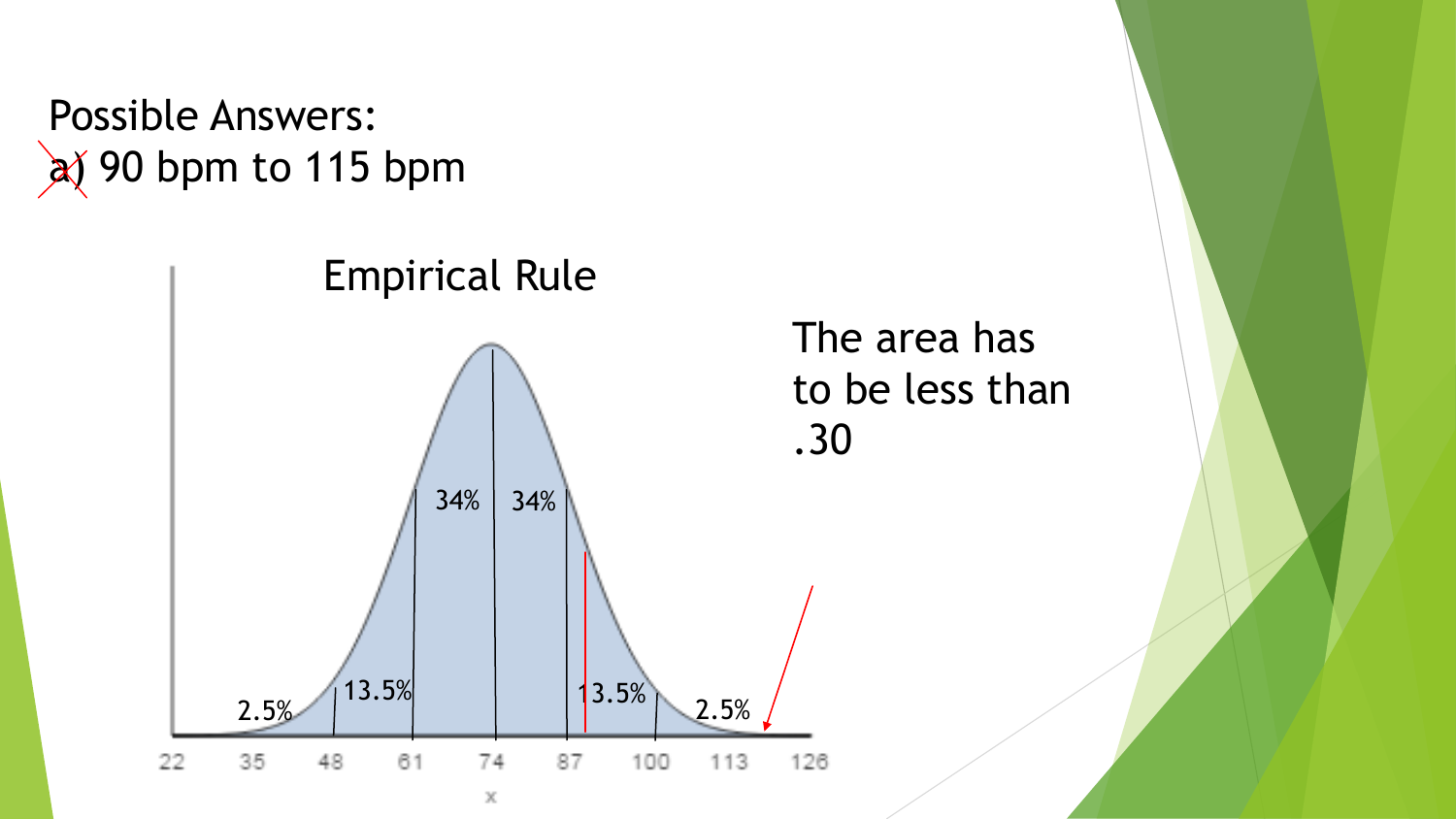Possible Answers:  $\cancel{\alpha}$  61 bpm to 75 bpm

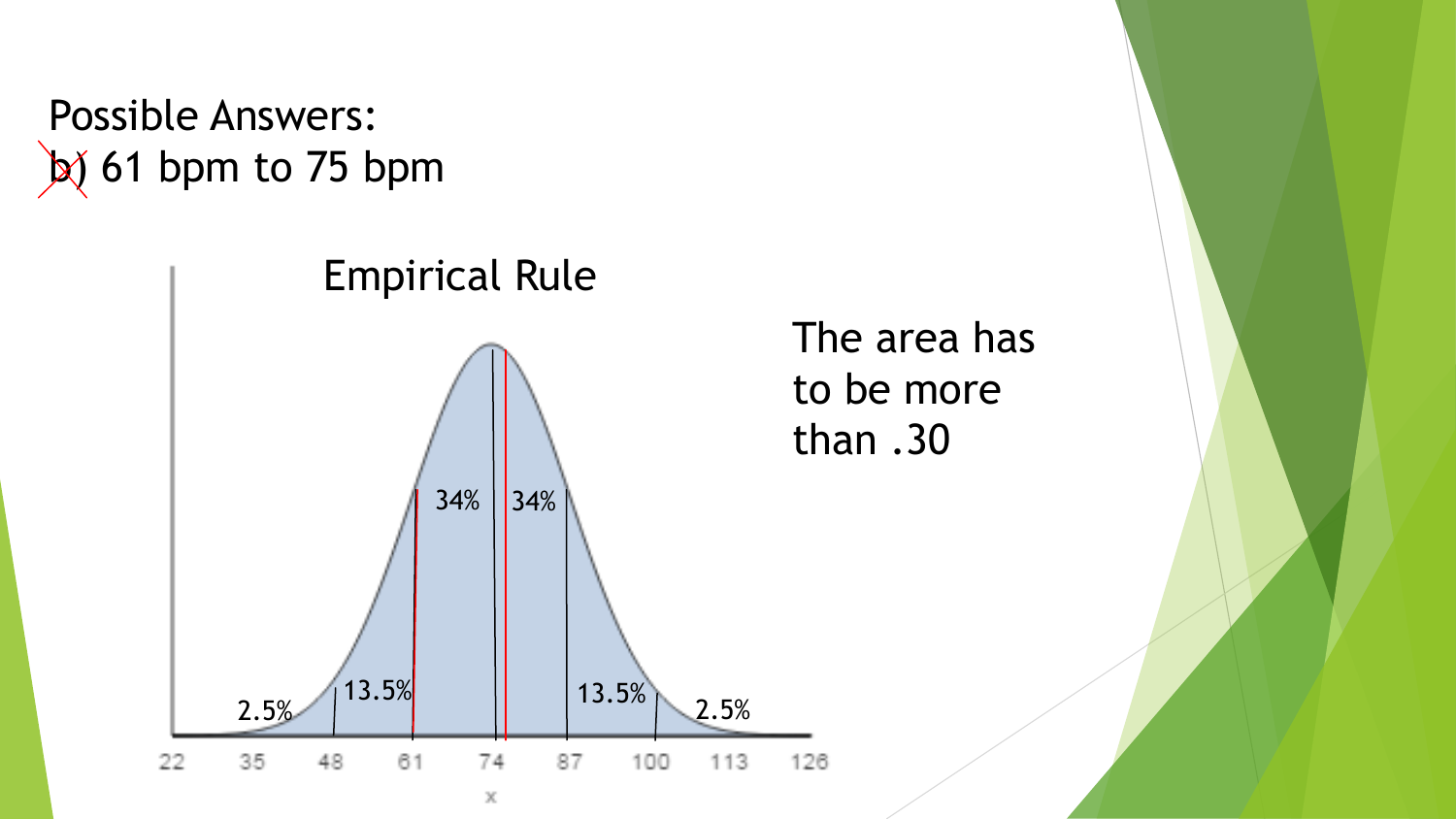Possible Answers: c) 60 bpm to 72 bpm

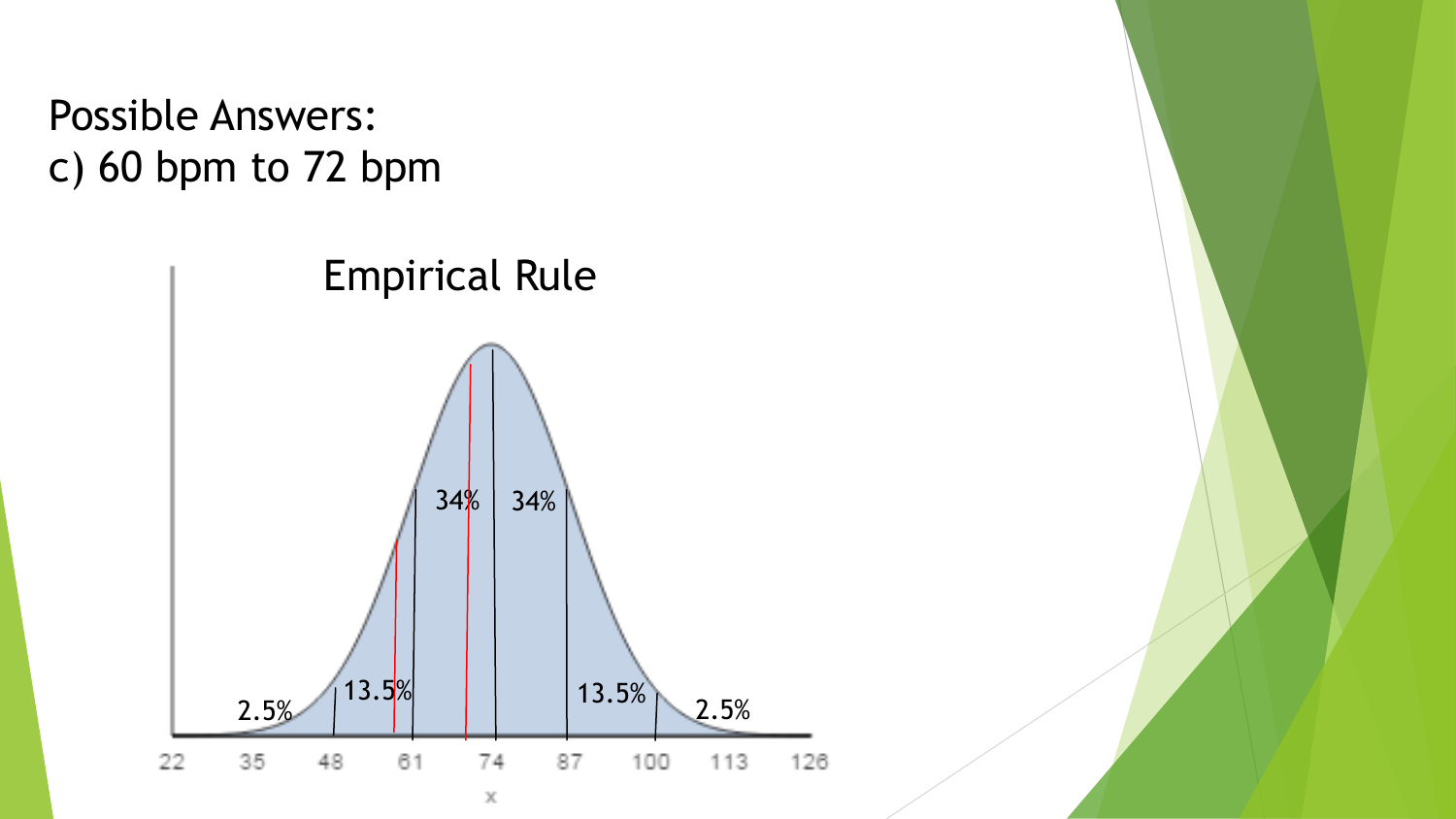### Possible Answers: c) 60 bpm to 72 bpm

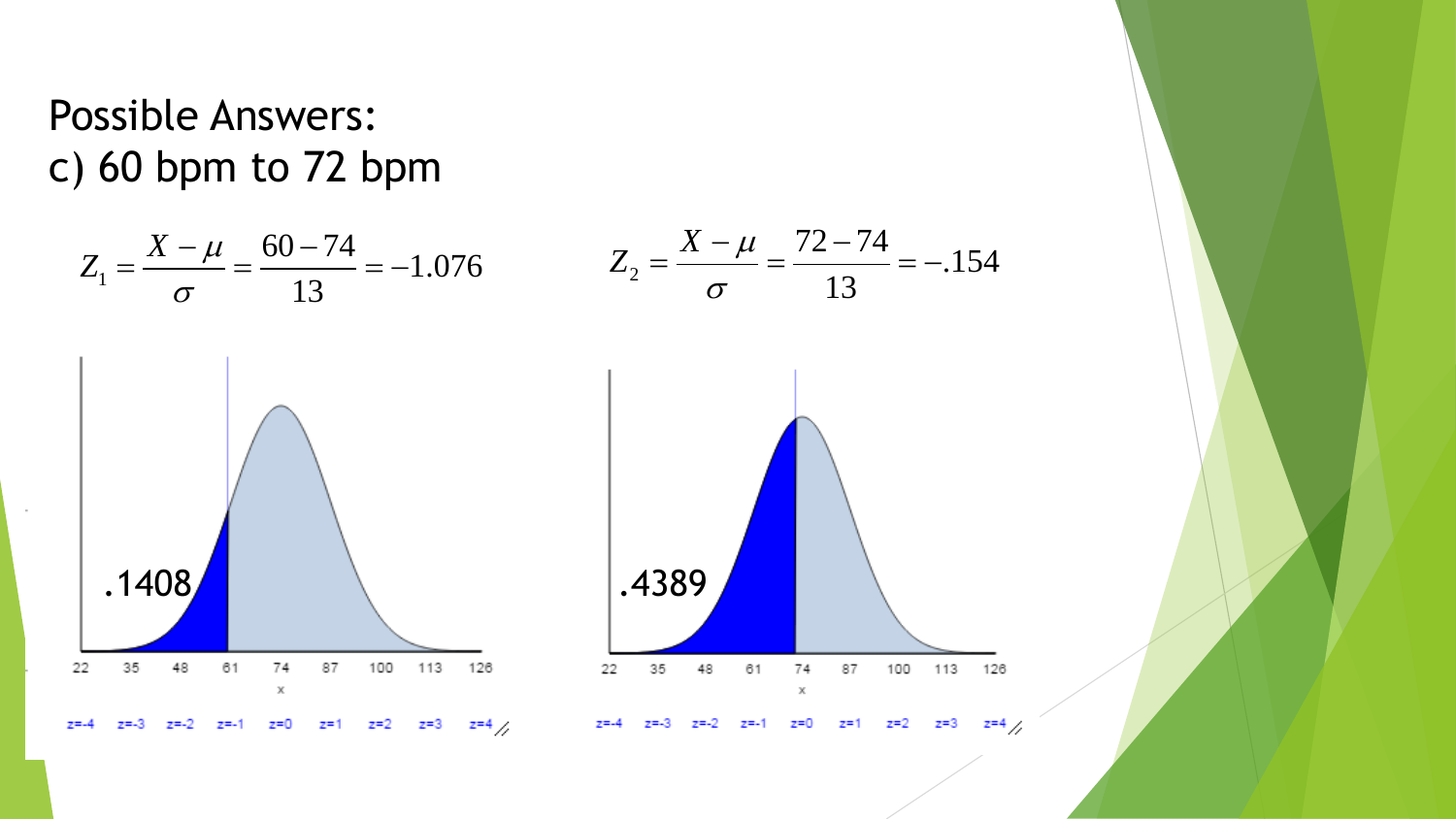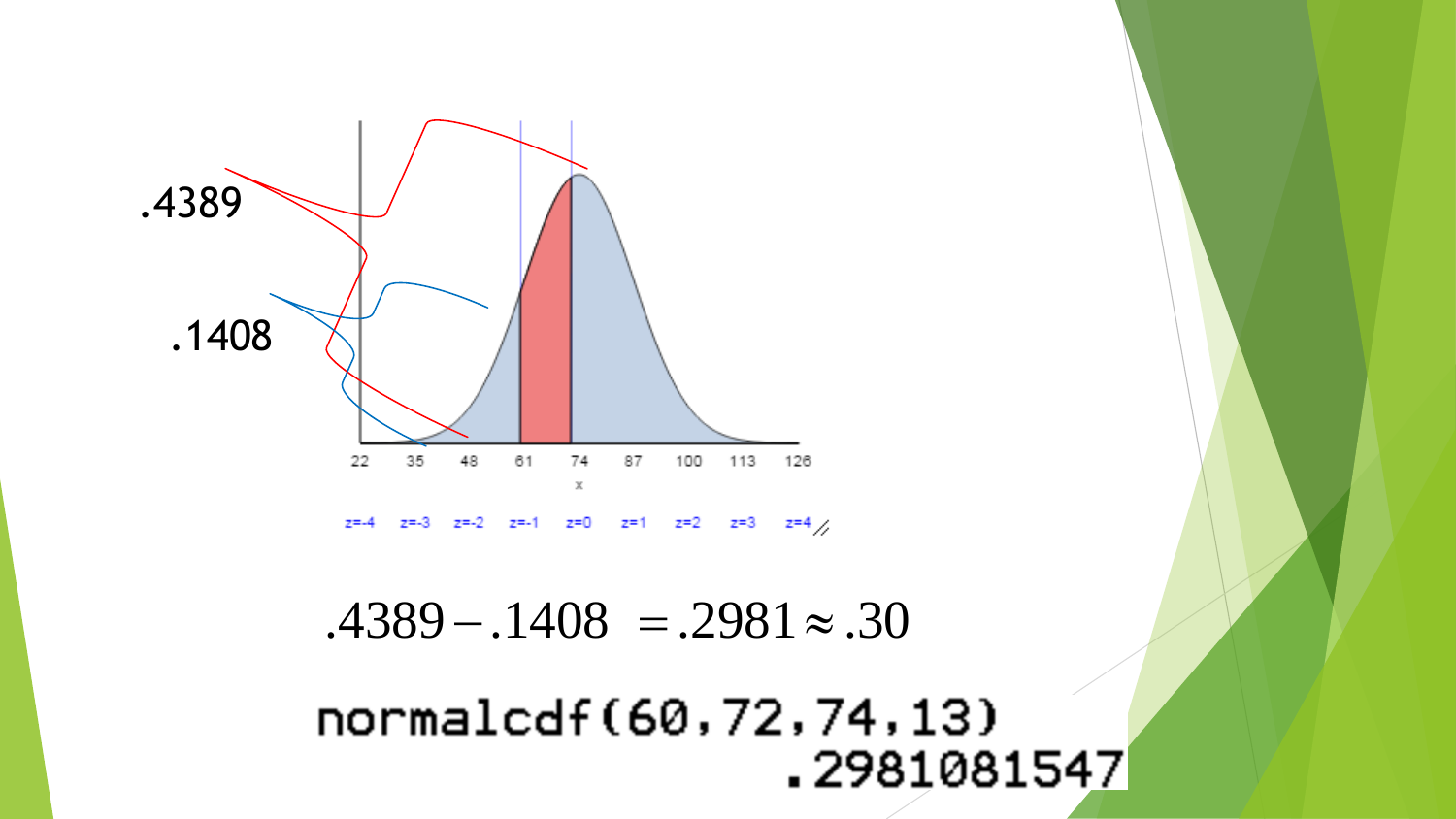Possible Answers: d) 69 bpm to 79 bpm



 $\mathbb{X}$ 

The interval is 10 units wide, so even if the probability is approximately 30%, answer c) would be the correct answer.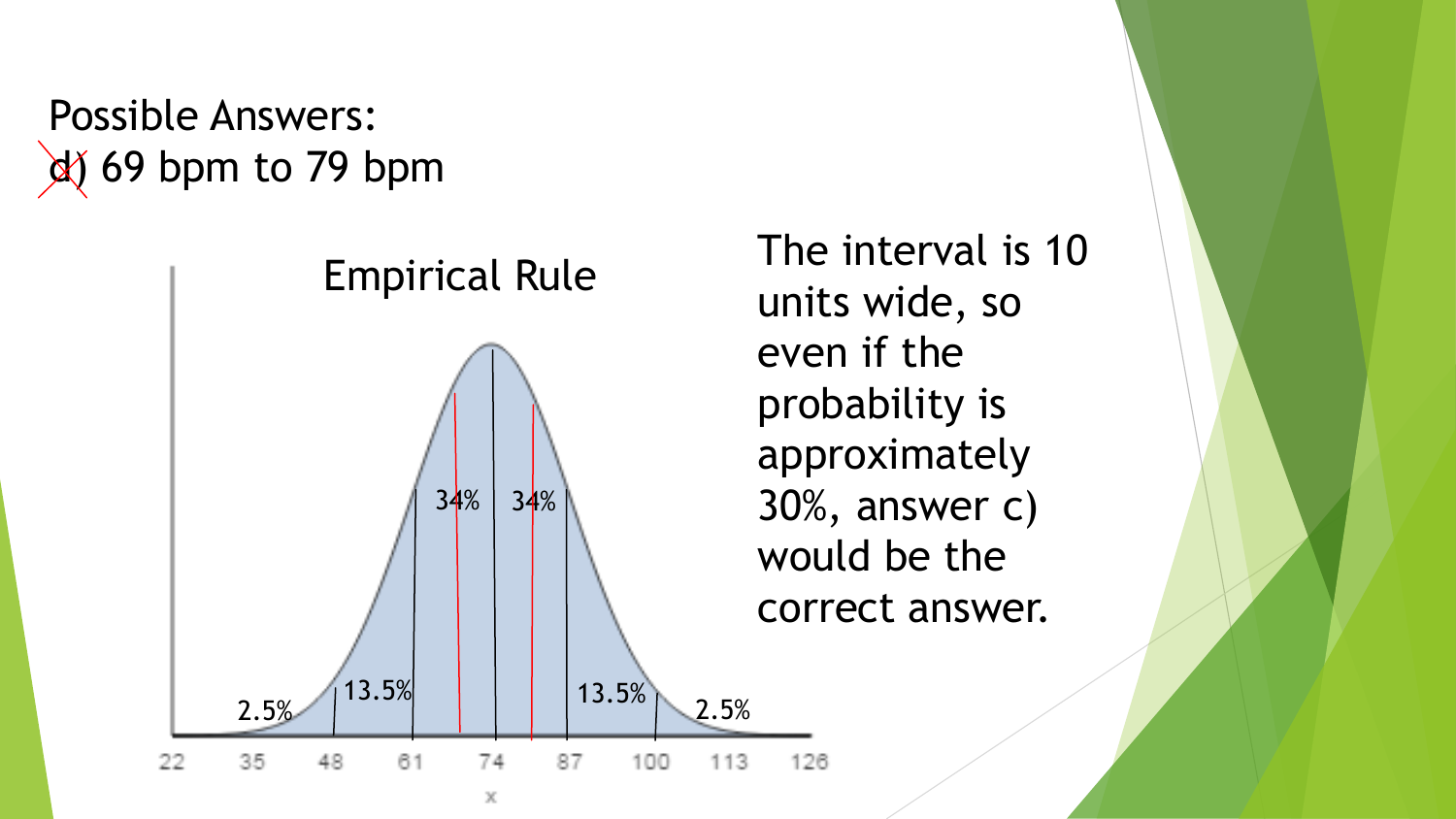Resting pulse (in beats per minute - bpm) for a population of 5000 U.S. Adults is normally distributed with a mean of 74 beats per minute and a standard deviation of 13 beats per minute.

Which of the following is the widest interval of beats per minute that contains approximately 1500 adults?

- a) 90 bpm to 115 bpm
- b) 61 bpm to 75 bpm
- c) 60 bpm to 72 bpm
- d) 69 bpm to 79 bpm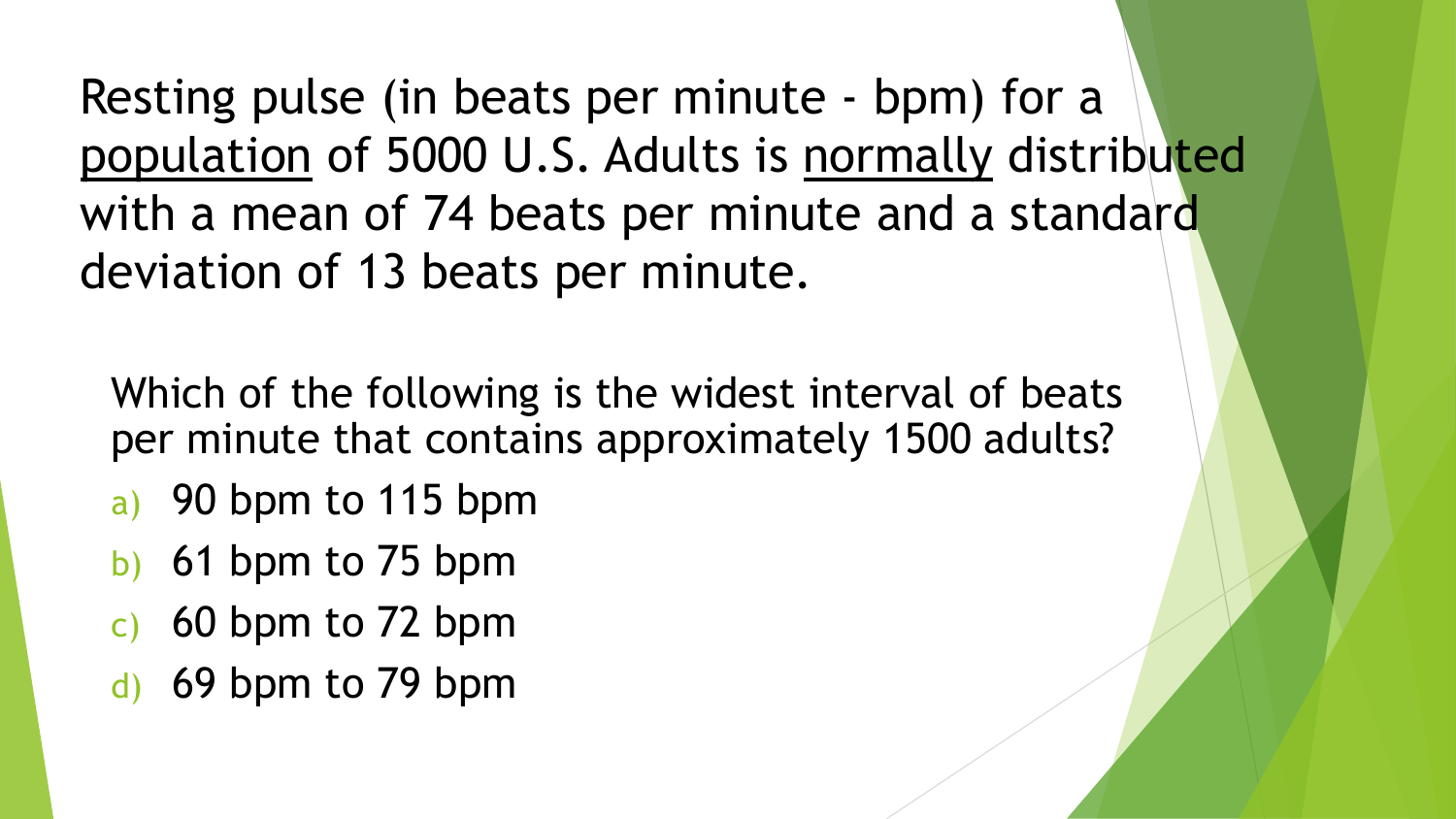b) What resting pulse has 20% of the population mentioned previously with higher beats per minute?

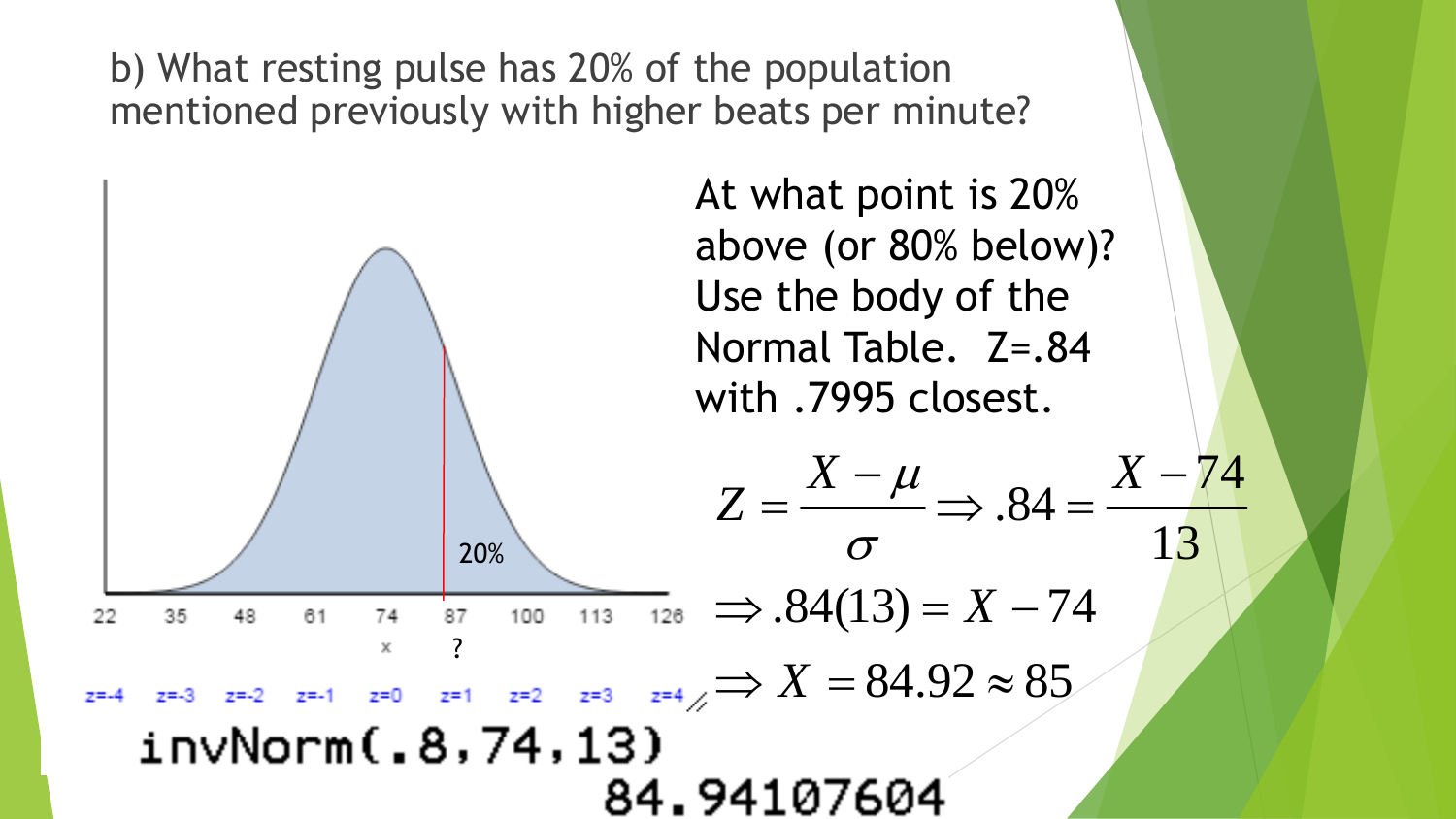c) What is the probability that at most 2 of 6 adults selected at random have a resting pulse greater than the one calculated in part (b)?

From part (b), it was found that 20% of adults have a resting pulse greater than 85 bpm.

What kind of situation is this?

Drawing a finite number of participants (6) A constant probability of success (.2) Only two possible outcomes (>85 or not) Independent trials (at random)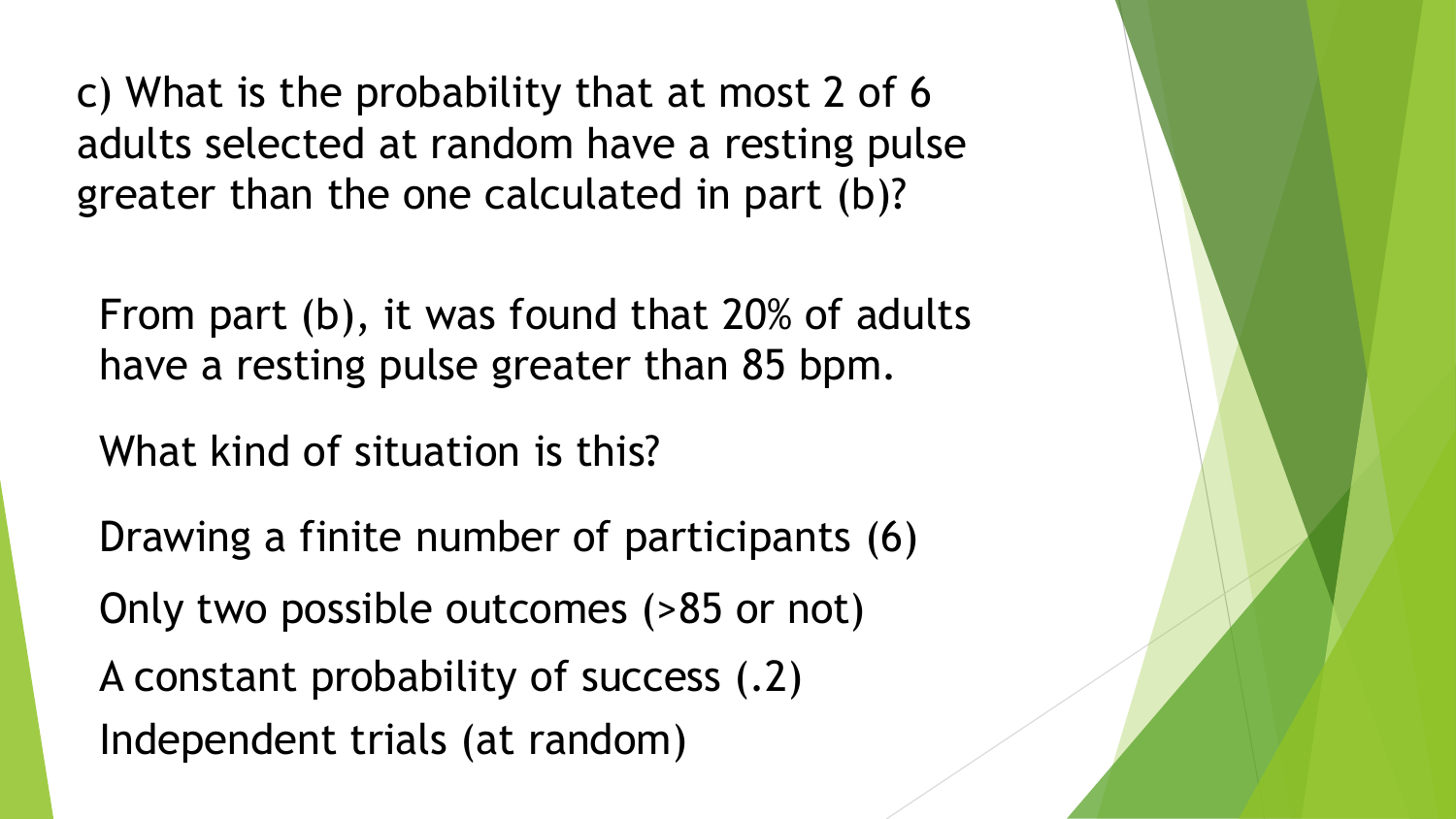Let *Y* denote the number of adults out of 6 with bpm greater than 85. Y is a binomial random variable with  $n = 6$  and  $p = .20$ .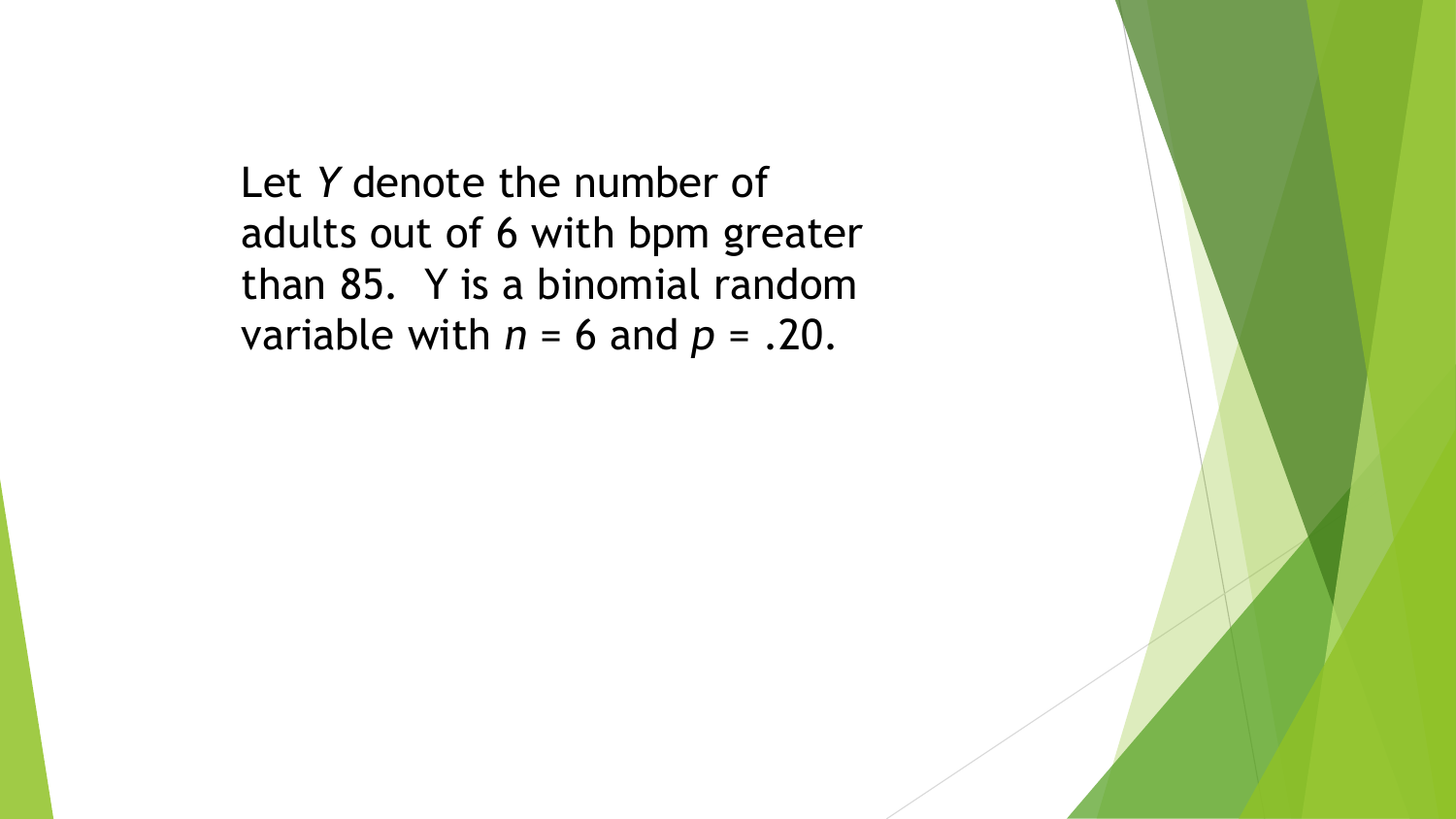What does at most 2 mean?

That does at most 2 me<br>
( $P(Y \ge 2)$ )<br>  $P(Y < 2)$ <br>  $\angle P(Y > 2)$ <br>  $\angle P(Y \le 2)$ Vhat does at most 2 me<br>
( $P(Y \ge 2)$ )<br>  $P(Y < 2)$ <br>  $P(Y > 2)$ <br>  $P(Y \le 2)$ <br>  $P(Y \le 2)$ <br>  $P(Y \le 2)$ Vhat does at most 2 me<br>
()  $P(Y \ge 2)$ <br>
()  $P(Y < 2)$ <br>
()  $P(Y > 2)$ <br>
()  $P(Y \le 2)$ <br>
()  $P(Y \le 2)$ <br>
( hat does at most 2 me<br>  $(P(Y \ge 2))$ <br>  $(P(Y < 2))$ <br>  $(P(Y \le 2))$ <br>  $(P(Y \le 2))$ <br>  $P(Y \le 2)$ <br>  $=$ <br>  $=$ <br>  $=$ What does at most 2 m<br> *a* )  $P(Y \ge 2)$ <br> *b* )  $P(Y < 2)$ <br> *c* )  $P(Y > 2)$ <br> *d* )  $P(Y \le 2)$ What does at most 2 me<br> *a*)  $P(Y \ge 2)$ <br> *b*)  $P(Y < 2)$ <br> *c*)  $P(Y > 2)$ <br> *d*)  $P(Y \le 2)$ What does at most 2 monder<br> *c* P (*Y*  $\ge$  2)<br> *c* ) P (*Y*  $\le$  2)<br> *c* ) P (*Y*  $\le$  2)<br> *C* ) P (*Y*  $\le$  2)<br> *C* = What does at most 2 me<br> *d* )  $P(Y \ge 2)$ <br> *b* )  $P(Y < 2)$ <br> *c* )  $P(Y > 2)$ <br> *d* )  $P(Y \le 2)$ <br>  $P(Y = 2)$ <br>  $P(Y = 2)$ <br>  $P(Y = 2)$  $a)P(Y \geq 2)$ b)  $P(Y < 2)$ c)  $P(Y > 2)$  $\widehat{d}$ )  $P(Y \leq 2)$ 

Binomial Formula:

$$
P(Y = y) = {n \choose y} p^{y} (1-p)^{n-y}
$$

mean?  
\nBinomial Formula:  
\n
$$
P(Y = y) = {n \choose y} p^{y} (1-p)^{n-y}
$$
\n
$$
P(Y \le 2) = P(Y = 0) + P(Y = 1) + P(Y = 2)
$$
\n
$$
= {6 \choose 0} .2^{0} (.8)^{6} + {6 \choose 1} .2^{1} (.8)^{5} + {6 \choose 2} .2^{2} (.8)^{4}
$$
\n
$$
= .262 + .393 + .246 = .901
$$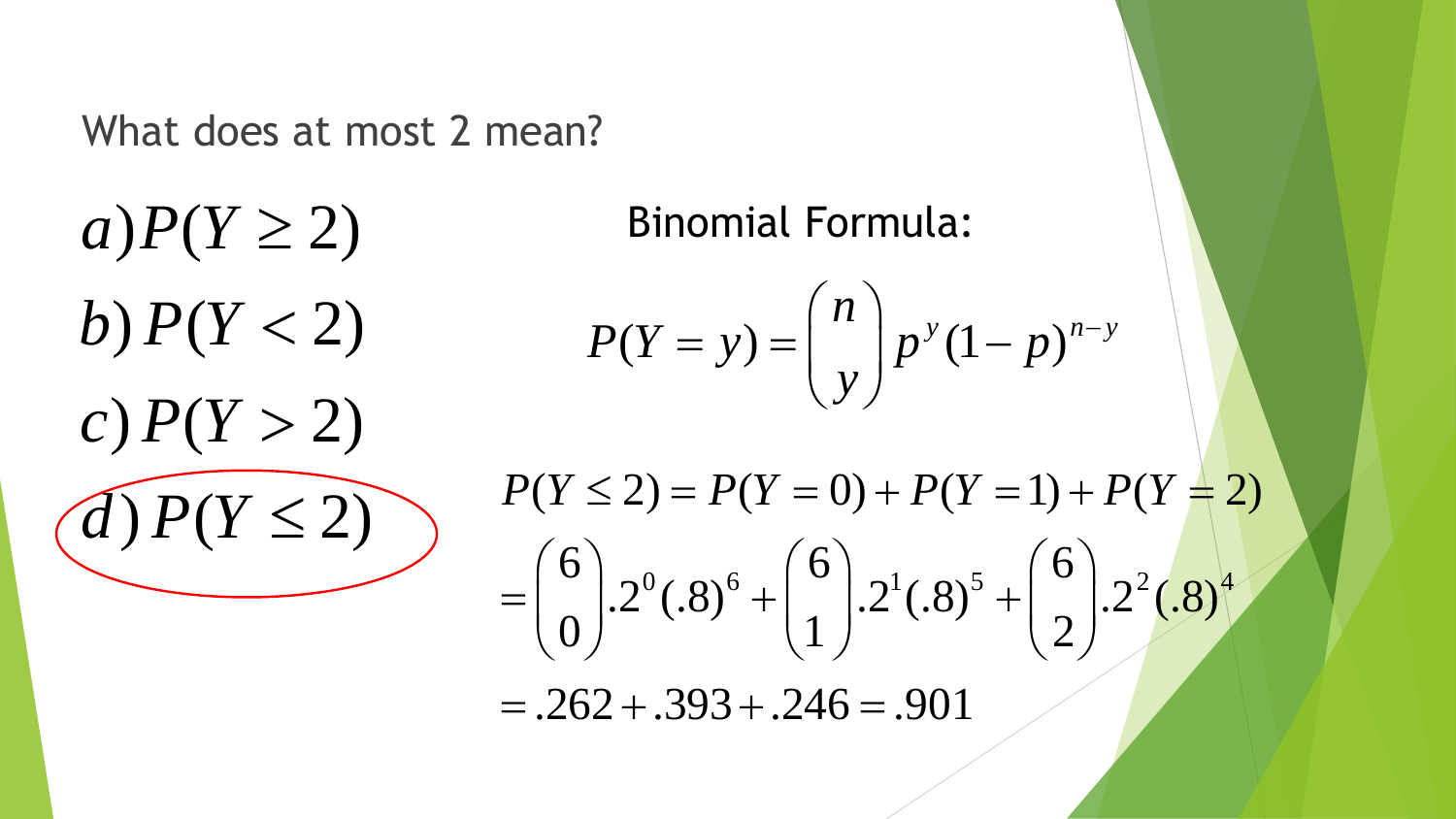d) If 6 adults are selected at random, what is the expected number of adults who will have a resting pulse rate of 85 bpm or higher?

Solution

We know from part (b) that 20% of adults have a resting pulse of 85 bpm or higher. We know from part (c) that if *Y* is the number selected from 6 with a resting pulse of 85 bpm or higher than *Y* is binomial with  $n = 6$  and  $p = .2$ . adults are selected at random, what is the<br> *E* of number of adults who will have a<br>
pulse rate of 85 bpm or higher?<br> **Solution**<br> **EXECT ASSES AND** The Music of 85 bpm or higher. We know from<br> **E** yields the number select

$$
E(Y) = np = 6(.20) = 1.2
$$

DO NOT ROUND AN EXPECTED VALUE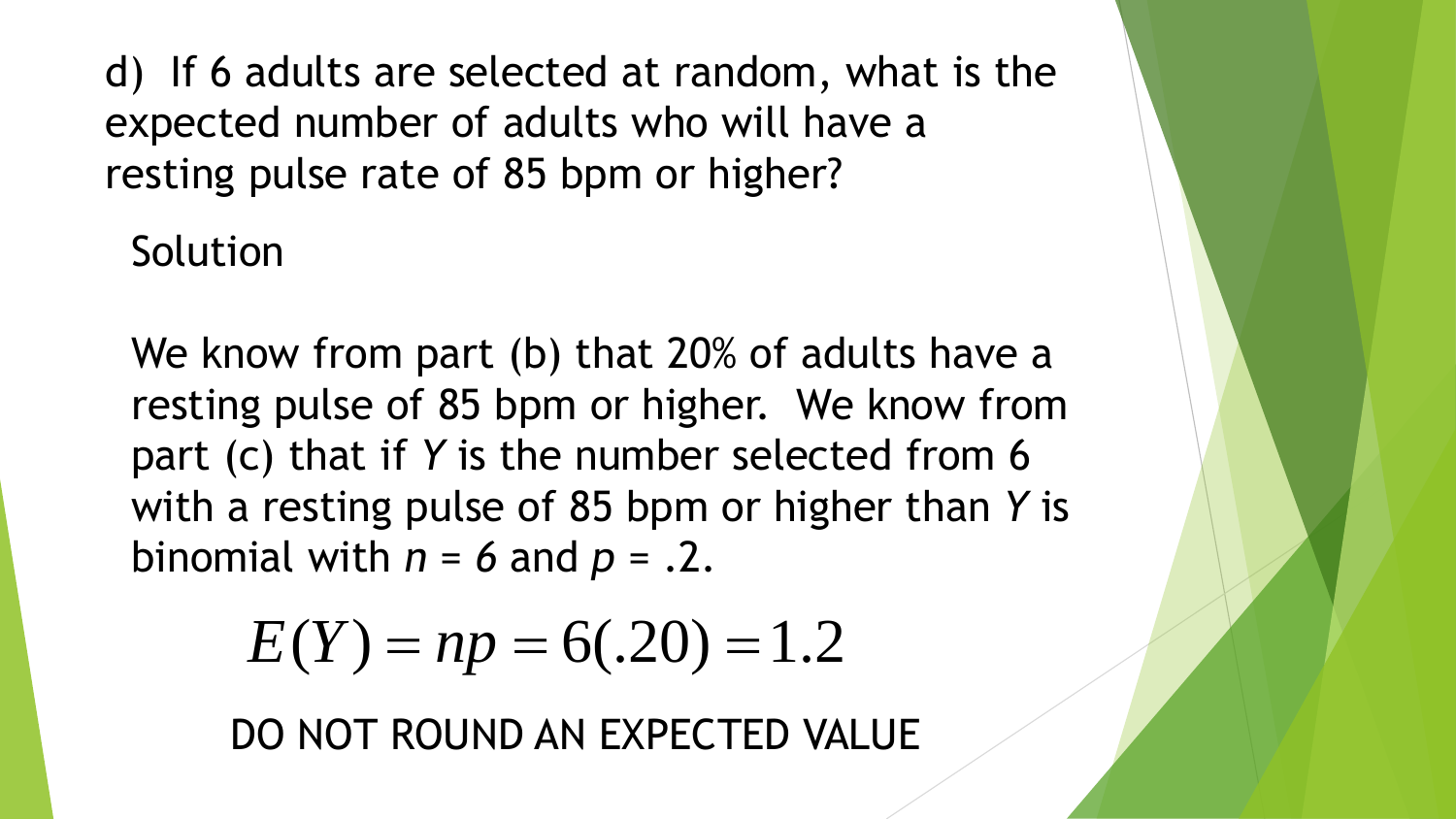e) What is the probability that a randomly selected sample of 6 adults will have a mean resting pulse greater than 86 beats per minute?

Let  $\overline{X}$  denote the mean resting pulse for 6 randomly selected adults. Because resting pulses have a normal distribution, the distribution of  $\overline{X}$ is normal with a mean of 74 bpm and a standard deviation of *X* / / / / / robability that a randomly selected<br>ts will have a mean resting pulse<br>beats per minute?<br>he mean resting pulse for 6<br>ed adults. Because resting pulses<br>istribution, the distribution of  $\overline{X}$ <br>mean of 74 bpm and a standard e) What is the probability that a randomly selected<br>sample of 6 adults will have a mean resting pulse<br>greater than 86 beats per minute?<br>Let  $\overline{X}$  denote the mean resting pulse for 6<br>randomly selected adults. Because re robability that a r<br>lts will have a me<br>beats per minute<br>he mean resting p<br>ed adults. Becau:<br>istribution, the di<br>mean of 74 bpm<br> $=\frac{13}{\sqrt{6}}$  = 5.31 bpm<br> $\frac{86-74}{(13/\sqrt{6})}$  =  $P(Z >$ **e**) What is the probability that a randomly seles sample of 6 adults will have a mean resting pulg greater than 86 beats per minute?<br>
Let  $\bar{X}$  denote the mean resting pulse for 6 randomly selected adults. Because rest the probability that a randomly selected<br>
6 adults will have a mean resting pulse<br>
an 86 beats per minute?<br>
ote the mean resting pulse for 6<br>
elected adults. Because resting pulses<br>
mal distribution, the distribution of What is the probability that a randomly selected<br>
simple of 6 adults will have a mean resting pulse<br>
eater than 86 beats per minute?<br>
Example 10 and 11 and 12 and 14 and 15 and 16 and 16 and 16 and 16 and 16 and 16 and 16

$$
\frac{\sigma}{\sqrt{n}} = \frac{13}{\sqrt{6}} = 5.31 \text{ bpm}
$$

$$
P(\overline{X} > 86) = P\left(Z > \frac{86 - 74}{(13/\sqrt{6})}\right) = P(Z > 2.26) = 1 - .9881 = .0119
$$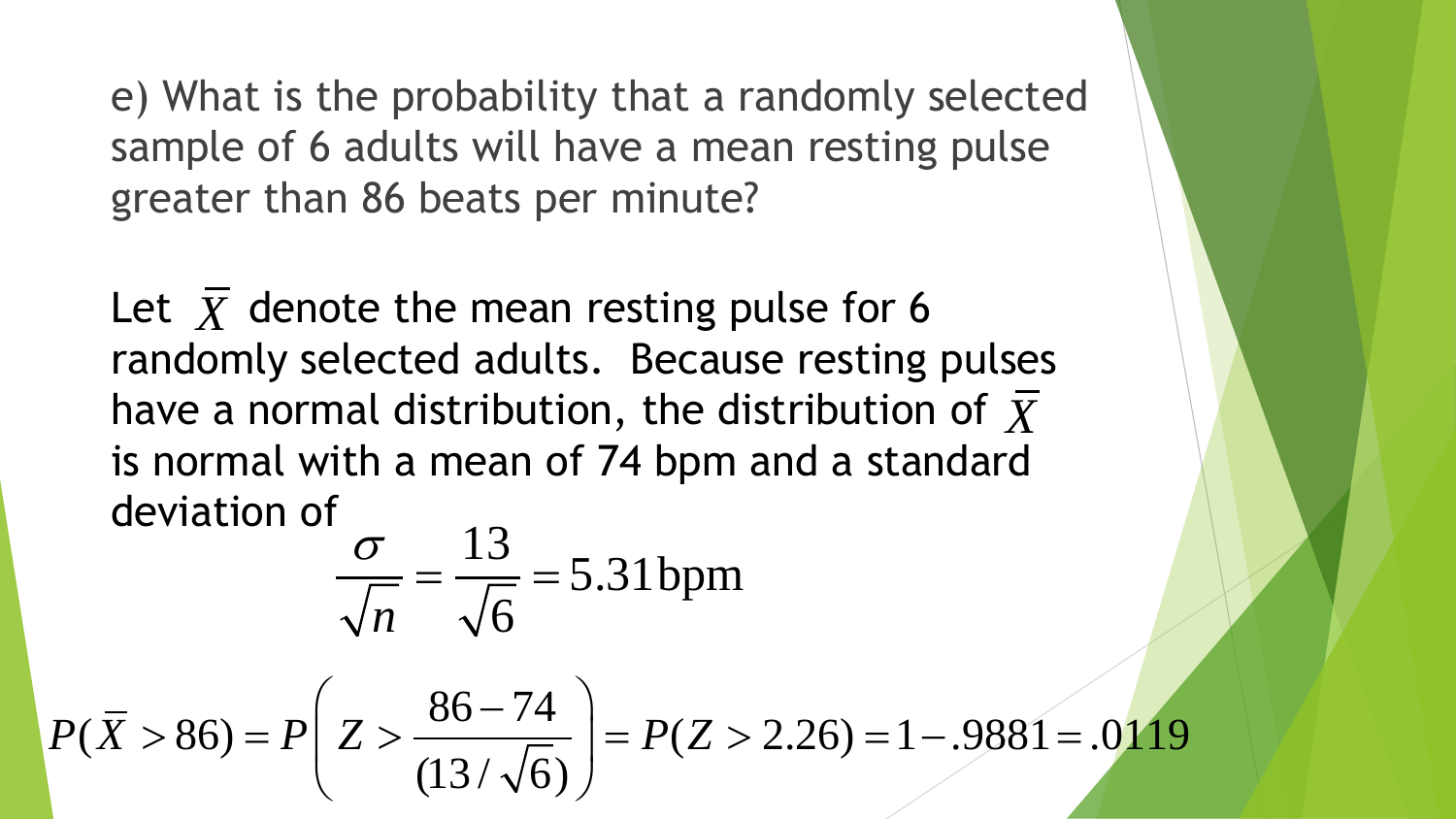### Common Mistakes

1. Not showing enough work

*E Y np* ( ) 6(.20) 1.2 = = = *n p E Y* = = = 6 .20 ( ) 1.2 Correct Dinged

### 2. Rounding Expected Values

Expected Values are averages, so it is okay to have a fractional person.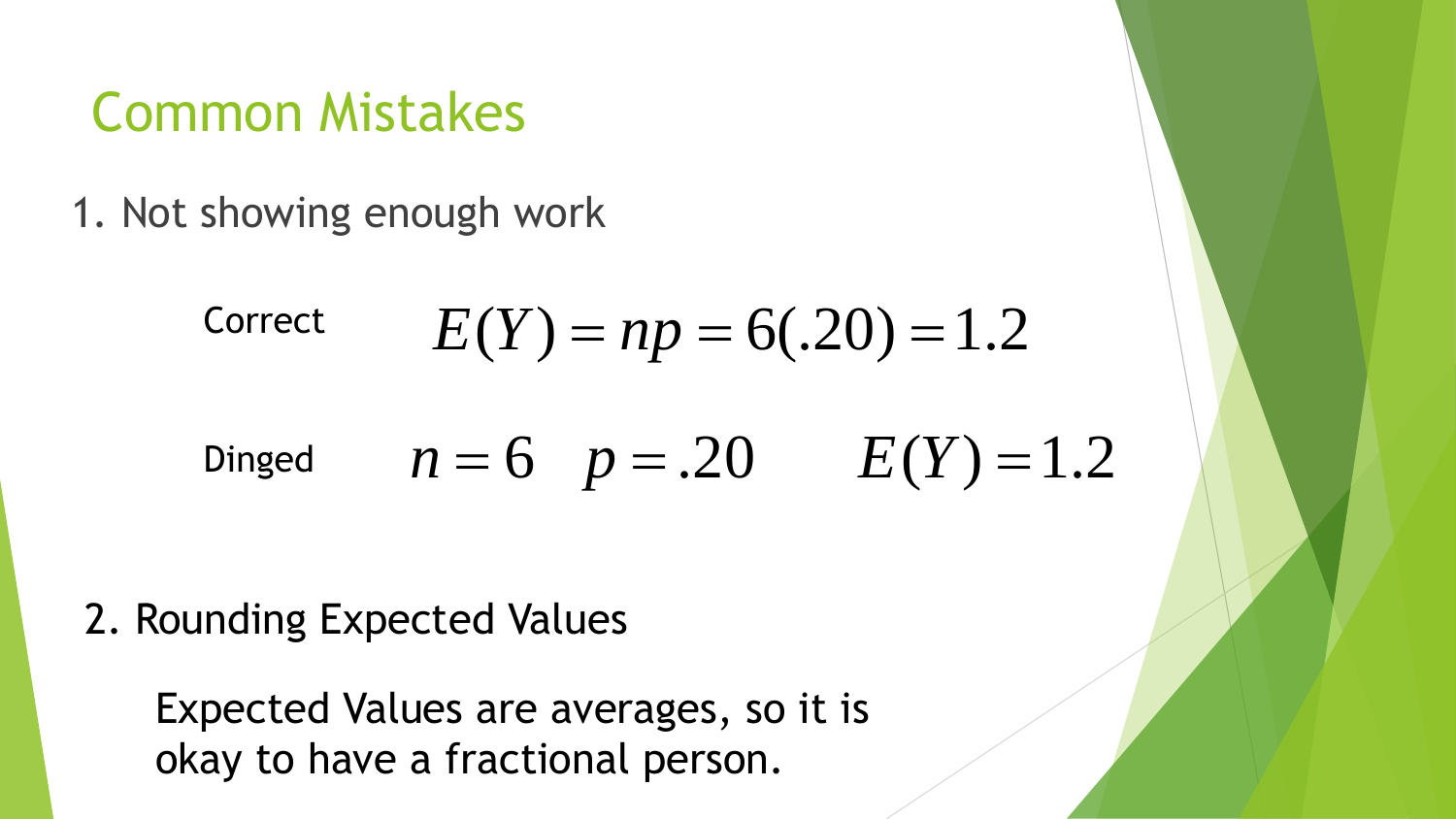3. Incorrectly using the distribution of *X* instead of  $X$  with normality (or vice versa);

What is the probability that a randomly selected sample of 6 adults will have a mean resting pulse greater than 86 beats per minute? 88. Incorrectly using the distribution of *X*<br>
site ad of  $\overline{X}$  with normality (or vice versa);<br>
Shat is the probability that a randomly selected sample of<br>
adults will have a mean resting pulse greater than 86<br>
eats p g the distribution<br>normality (or vice<br>ility that a randor<br>mean resting pul<br> $\frac{86-74}{(13/\sqrt{6})} = P(Z >$ <br> $\frac{86-74}{13} = P(Z > .9)$ 3. Incorrectly using the distribution of *X*<br>instead of  $\overline{X}$  with normality (or vice versa);<br>What is the probability that a randomly selected s<br>6 adults will have a mean resting pulse greater tha<br>beats per minute?<br>Cor r using the distribution of *X*<br>with normality (or vice versa);<br>cobability that a randomly selected sample of<br>ave a mean resting pulse greater than 86<br>ute?<br> $\left(Z > \frac{86-74}{(13/\sqrt{6})}\right) = P(Z > 2.26) = 1-.9881 = .0119$ <br> $\left(Z > \frac{86-74}{$ ncorrectly using the distribution of *X*<br>
ad of  $\overline{X}$  with normality (or vice versa);<br>
is the probability that a randomly selected sample of<br>
sults will have a mean resting pulse greater than 86<br>
sper minute?<br>
set:<br>  $>$ 98. Incorrectly using the distribution of *X*<br>
sistead of  $\overline{X}$  with normality (or vice versa);<br>
that is the probability that a randomly selected sample of<br>
adults will have a mean resting pulse greater than 86<br>
eats p 3. Incorrectly using the distribution of *X*<br>instead of  $\overline{X}$  with normality (or vice versa);<br>What is the probability that a randomly selected sample of<br>6 adults will have a mean resting pulse greater than 86<br>beats per ncorrectly using the distribution of *X*<br>aad of  $\overline{X}$  with normality (or vice versa);<br>t is the probability that a randomly selected sample of<br>ults will have a mean resting pulse greater than 86<br>s per minute?<br>set:<br> $> 86$ 

Correct:

$$
P(\overline{X} > 86) = P\left(Z > \frac{86 - 74}{(13/\sqrt{6})}\right) = P(Z > 2.26) = 1 - .9881 = .0119
$$

Incorrect:

$$
P(\overline{X} > 86) = P\left(Z > \frac{86 - 74}{13}\right) = P(Z > .92) = 1 - .8220 = .1780
$$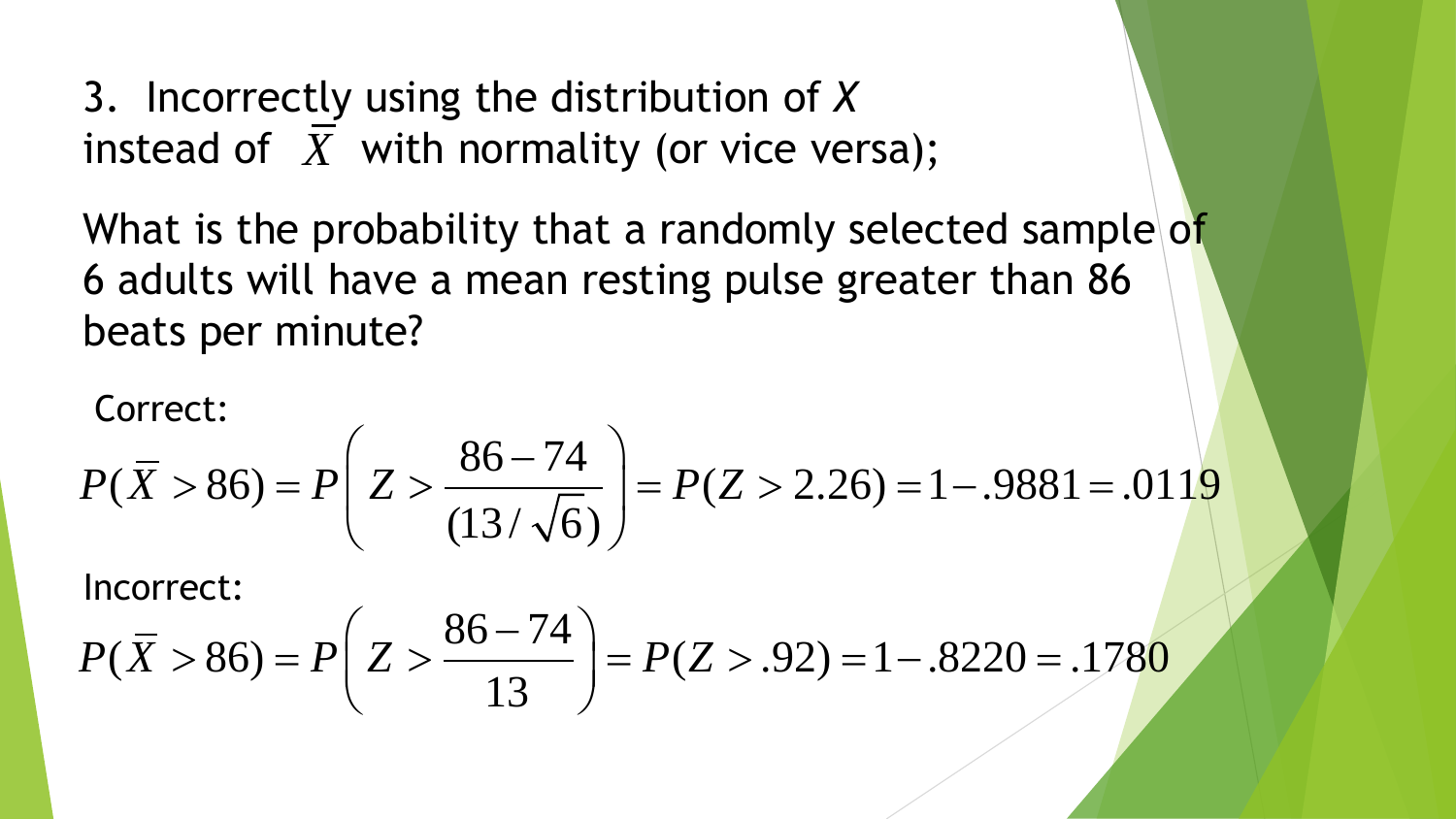4. Confusing notation for parameters and statistics

Population parameters

# Protation for parameters and statistics<br>
ion parameters<br>  $\mu \sigma p$ <br>
statistics (estimators)<br>
Fig. and a proper contractor of the contractor of the contractor of the contractor of the contractor of the contractor of the contr Figure 1<br> *X S P*<br> *X S P*

Sample statistics (estimators)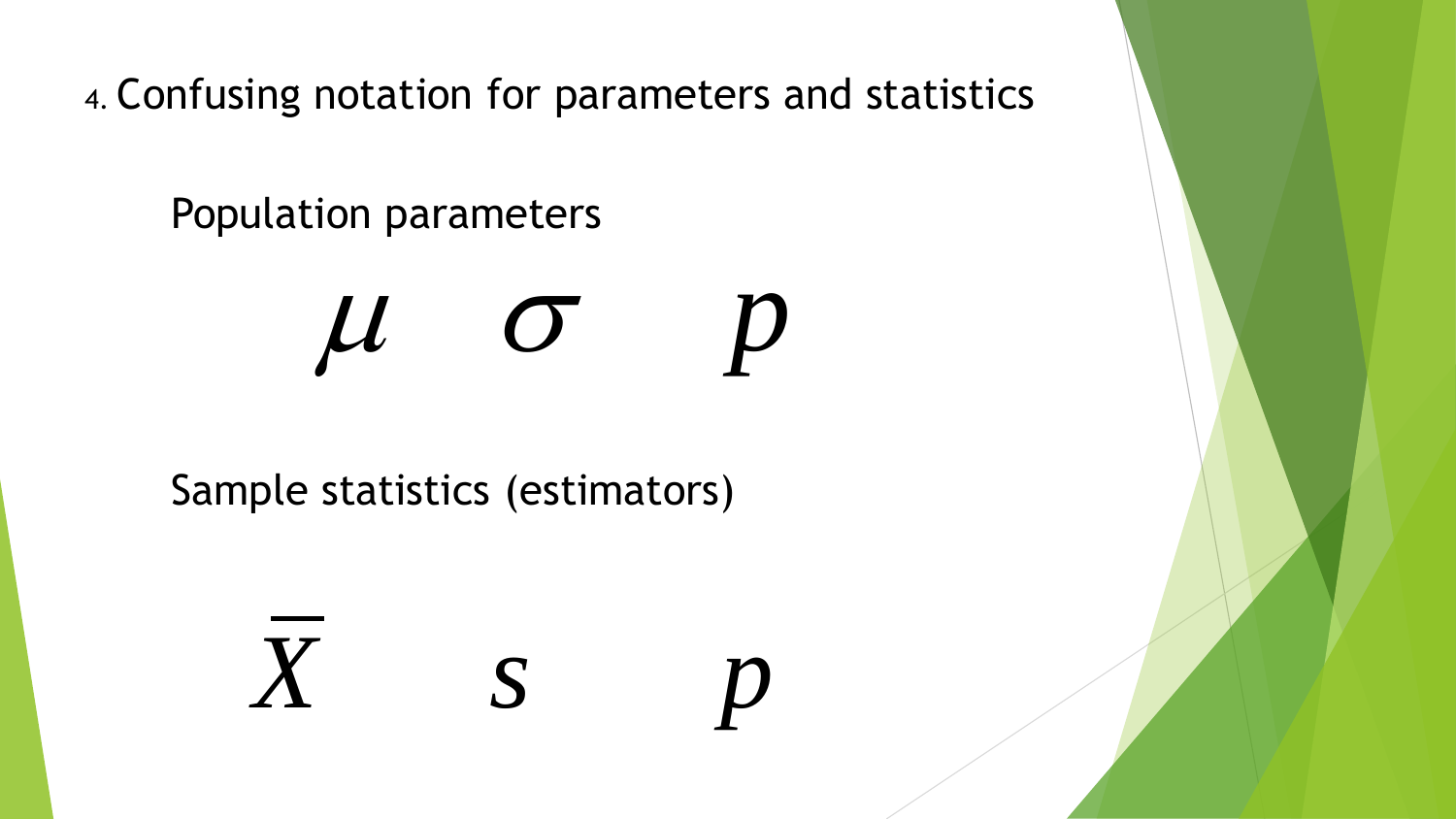5. Forgetting the difference between variance and standard deviation

$$
\mu = E(X) = \sum_{i=1}^k x_i p_i
$$

5. Forgetting the difference between variance and standard deviation  
\n
$$
\mu = E(X) = \sum_{i=1}^{k} x_i p_i
$$
\n
$$
\sigma^2 = Var(X) = E(X^2) - [E(X)]^2 = \sum_{i=1}^{k} x_i^2 p_i - [E(x)]^2
$$
\n
$$
\sigma = \sqrt{\sigma^2} = \sqrt{E(X^2) - [E(X)]^2} = \sqrt{\sum_{i=1}^{k} x_i^2 p_i - [E(x)]^2}
$$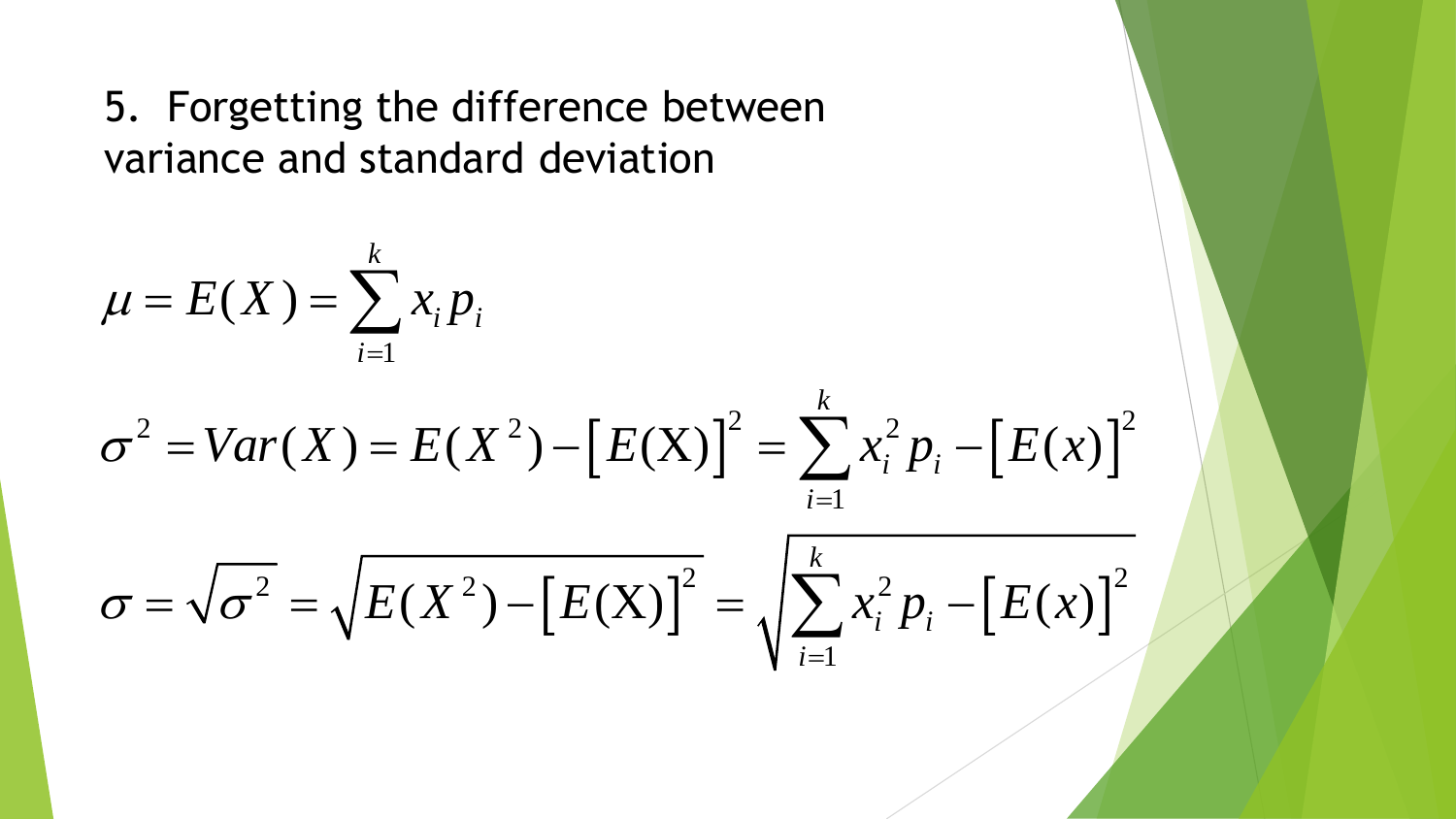6. Non-labelled calculator speak

### normalcdf(60,72,74,13) .2981081547

Correct: normalcdf(lower=60, upper=72,  $\mu$  =74,  $\sigma$  =13)

Dinged: normalcdf(60, 72, 74, 13)